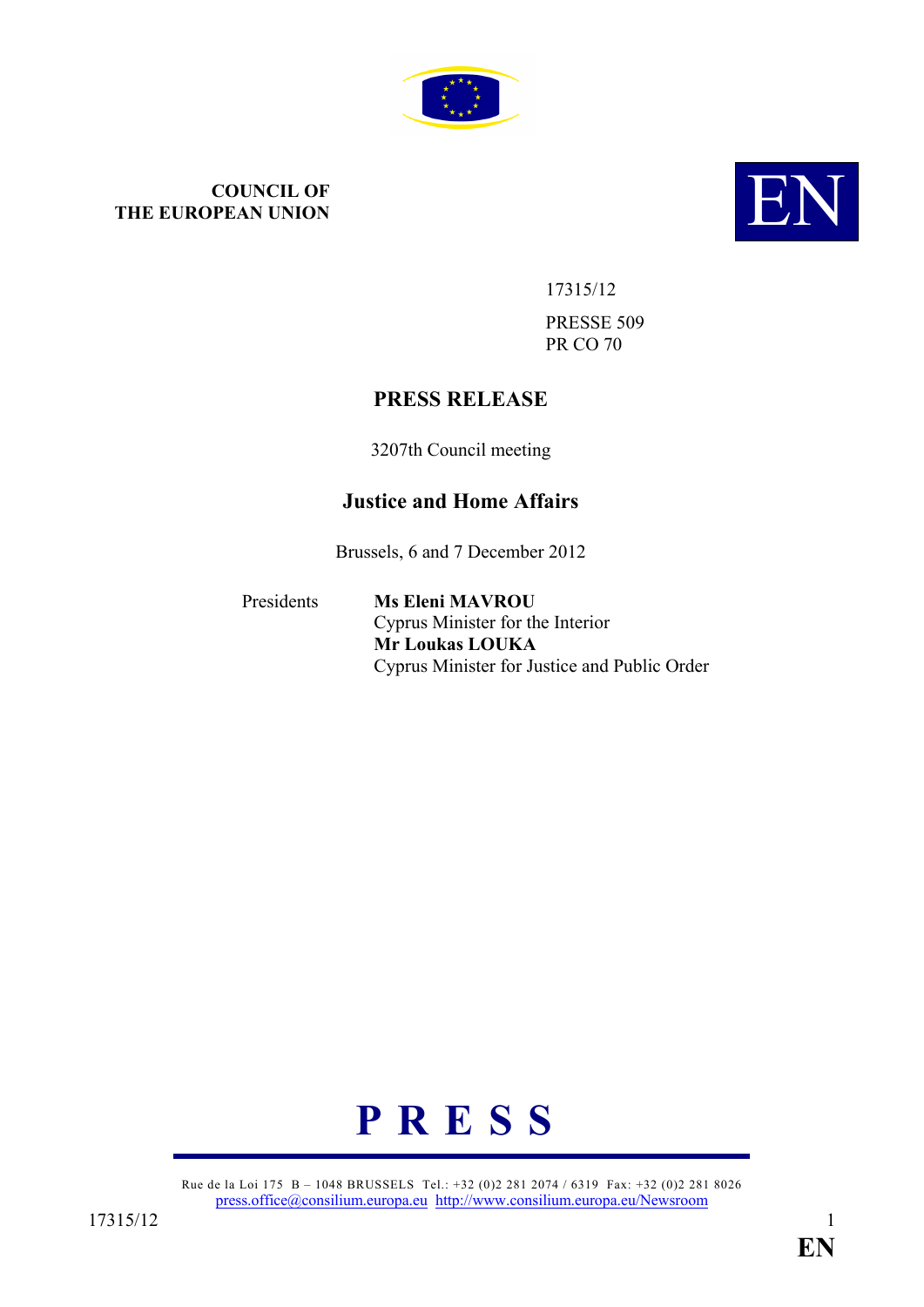# **Main results of the Council**

*Home affairs ministers took note of the state of play regarding the establishment of a <i>common European asylum system (CEAS), in particular with reference to the directive on asylum procedures, the regulation on "Eurodac" (a fingerprint database) and the Dublin regulation.*

*The EU Counter-terrorism coordinator presented his annual implementation report on the <i>EU Counter-terrorism strategy.* 

*Moreover, the Council adopted conclusions on aviation security against terrorist threats.*

*In a joint session, home affairs and justice ministers discussed the mid-term review of the Stockholm programme, which establishes the strategic guidelines for the period 2010-2014 in the area of freedom, security and justice.* 

*The Mixed Committee (EU plus Norway, Iceland, Liechtenstein and Switzerland), meeting in the margins of the Council, was briefed on developments in relation to the Schengen Information System (SIS II). It also discussed the functioning of the Schengen area on the basis of the second bi-annual report on this issue, presented by the Commission, and took note of a report from the Presidency on the obstacles relating to effective information exchange. Finally, the Committee took stock of progress made on the proposal for a directive on the protection of individuals when authorities process personal data in dealing with criminal offences.*

*Important items adopted without discussion (A items) include the proposal for a regulation on jurisdiction and the recognition and enforcement of judgments in civil and commercial matters (Brussels I) (Recast) and the political agreement reached with the European Parliament on the socalled Dublin regulation which establishes the procedures for determining the member state responsible for examining an application for international protection. In addition, the Council approved the agreement with the European Parliament on the 2013 EU budget and draft amending budget no 6 for 2012.*

*Justice ministers agreed a general approach on three legislative proposals:*

- *a directive establishing minimum rules for criminal sanctions for the most serious market abuse offences, namely insider dealing and market manipulation ("market abuse directive");*
- *a directive on the freezing and confiscation of proceeds of crime in the EU, aimed at making it easier for national authorities to confiscate and recover the profits that criminals make from cross-border and organised crime;*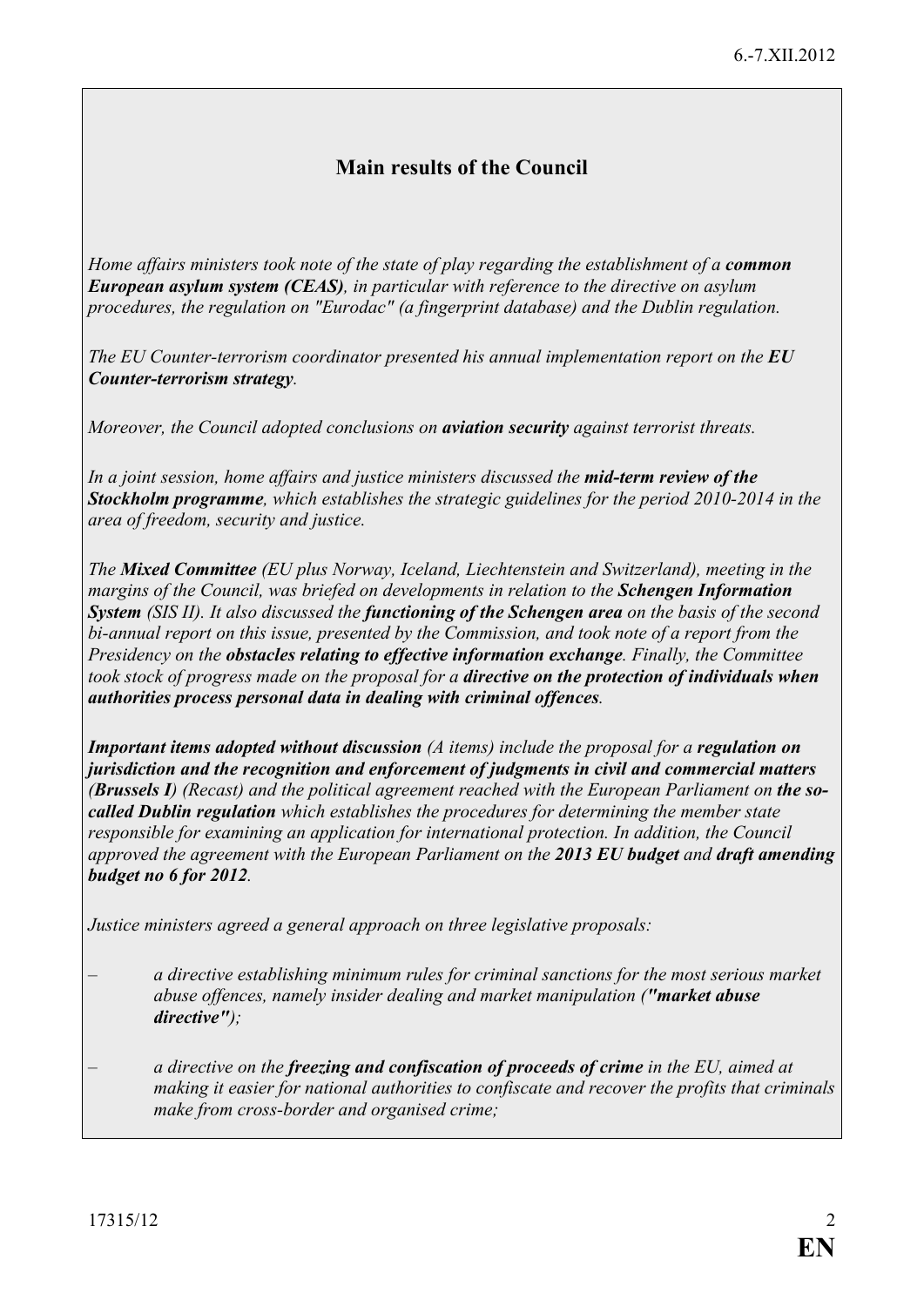– *a regulation on mutual recognition of protection measures in civil matters upon request of the person at risk, aimed at strengthening the rights of victims.*

*Furthermore, the Council agreed on political guidelines regarding two proposed regulations on the jurisdiction, applicable law and the recognition and enforcement of decisions as regards matrimonial property regimes, on the one hand, and the property consequences of registered partnerships, on the other.*

*Ministers held a debate on the proposal to create a European account preservation order to facilitate cross-border debt recovery in civil and commercial matters. Here too, the Council agreed on a number of guidelines for the continuation of work.*

*The Council took note of the state of play on a proposed directive on the protection of the EU's financial interests by means of criminal law. The goal is to deter fraudsters, improve the prosecution and sanctioning of crimes against the EU budget, and facilitate the recovery of misused EU funds.*

*Ministers also held a debate on the proposed revision of the 1995 regulation on the protection of individuals with regard to the processing of personal data and on the free movement of such data (General Data Protection regulation). In addition, they took stock of progress made on the linked proposal for a directive on the protection of individuals when authorities process personal data in dealing with criminal offences.*

*Moreover, the Council adopted the new EU drugs strategy for the years 2013-2020.* 

*Finally, the Council took note of the state of play on the accession of the EU to the European Human Rights Convention and reviewed the work achieved during the second semester of 2012 in the area of e-justice.*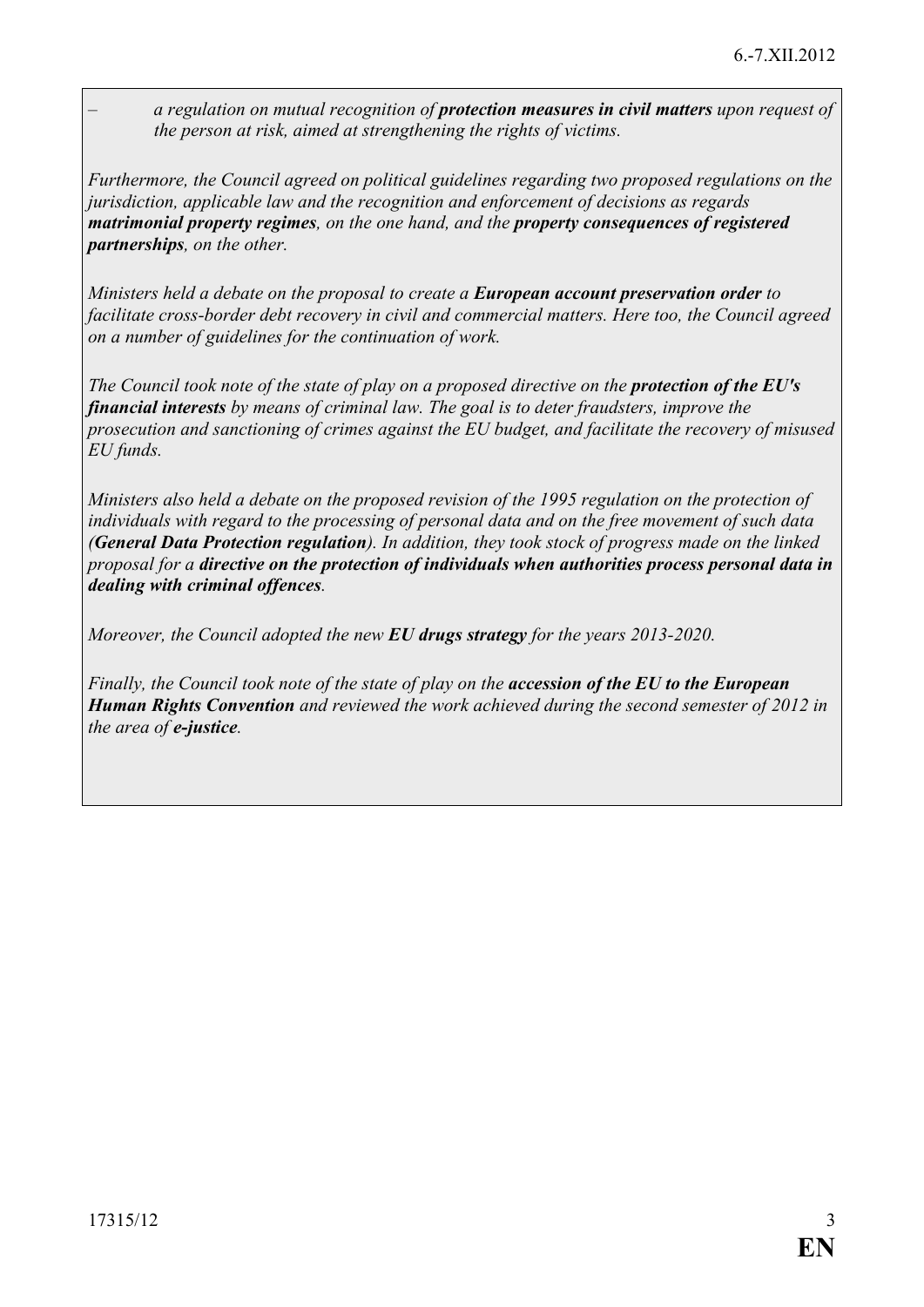# **CONTENTS<sup>1</sup>**

|--|--|

### **ITEMS DEBATED**

| Annual report on the implementation of the EU Counter-terrorism strategy  10          |  |
|---------------------------------------------------------------------------------------|--|
|                                                                                       |  |
|                                                                                       |  |
|                                                                                       |  |
|                                                                                       |  |
|                                                                                       |  |
|                                                                                       |  |
|                                                                                       |  |
|                                                                                       |  |
| Matrimonial property regimes and property consequences of registered partnerships  15 |  |
|                                                                                       |  |
|                                                                                       |  |
|                                                                                       |  |
|                                                                                       |  |

<sup>1</sup> • Where declarations, conclusions or resolutions have been formally adopted by the Council, this is indicated in the heading for the item concerned and the text is placed between quotation marks.

- Documents for which references are given in the text are available on the Council's Internet site (http://www.consilium.europa.eu).
- Acts adopted with statements for the Council minutes which may be released to the public are indicated by an asterisk; these statements are available on the Council's Internet site or may be obtained from the Press Office.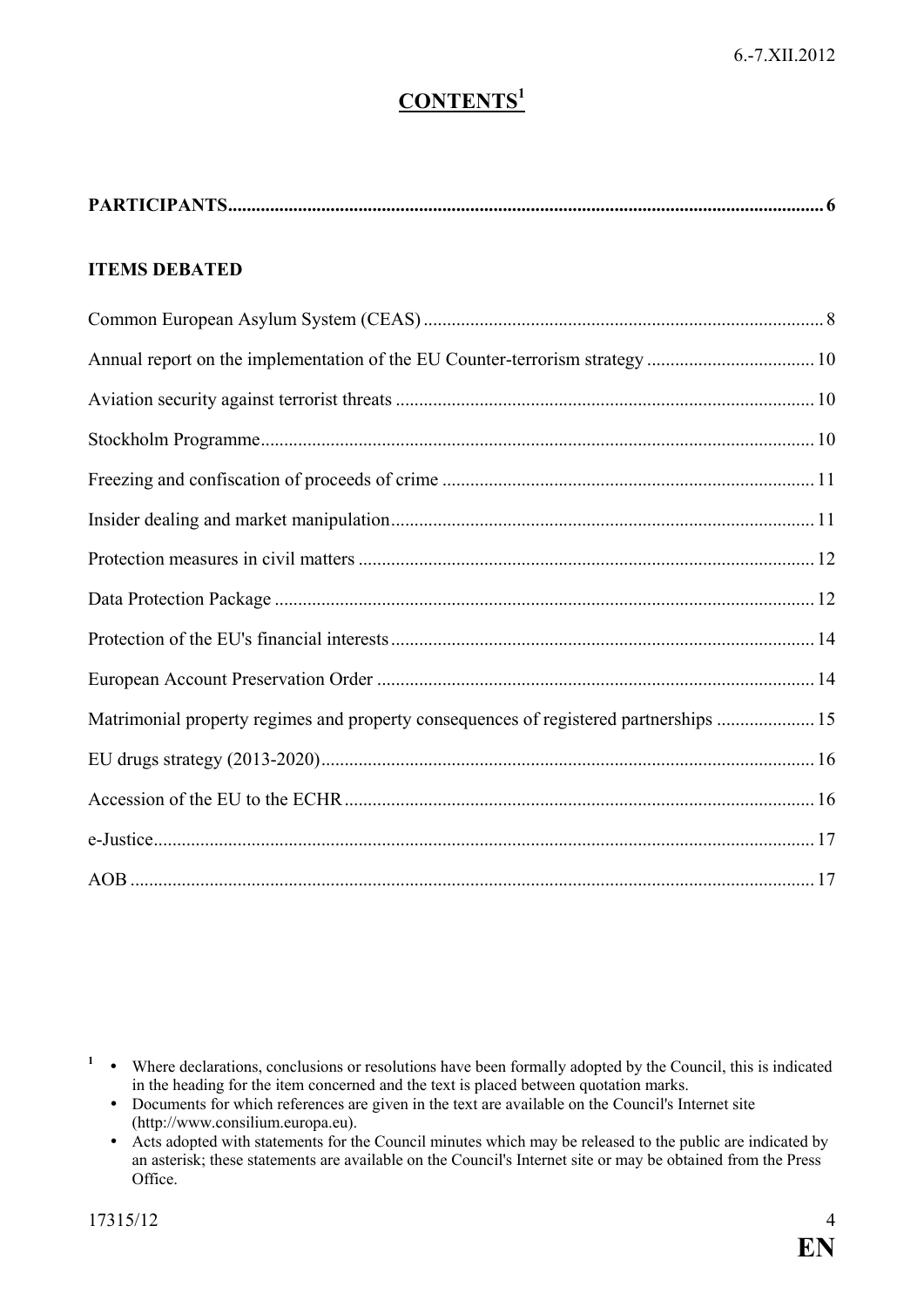#### 6.-7.XII.2012

# **OTHER ITEMS APPROVED**

# **JUSTICE AND HOME AFFAIRS**

| <b>BUDGET</b>     |  |
|-------------------|--|
|                   |  |
| <b>EMPLOYMENT</b> |  |
|                   |  |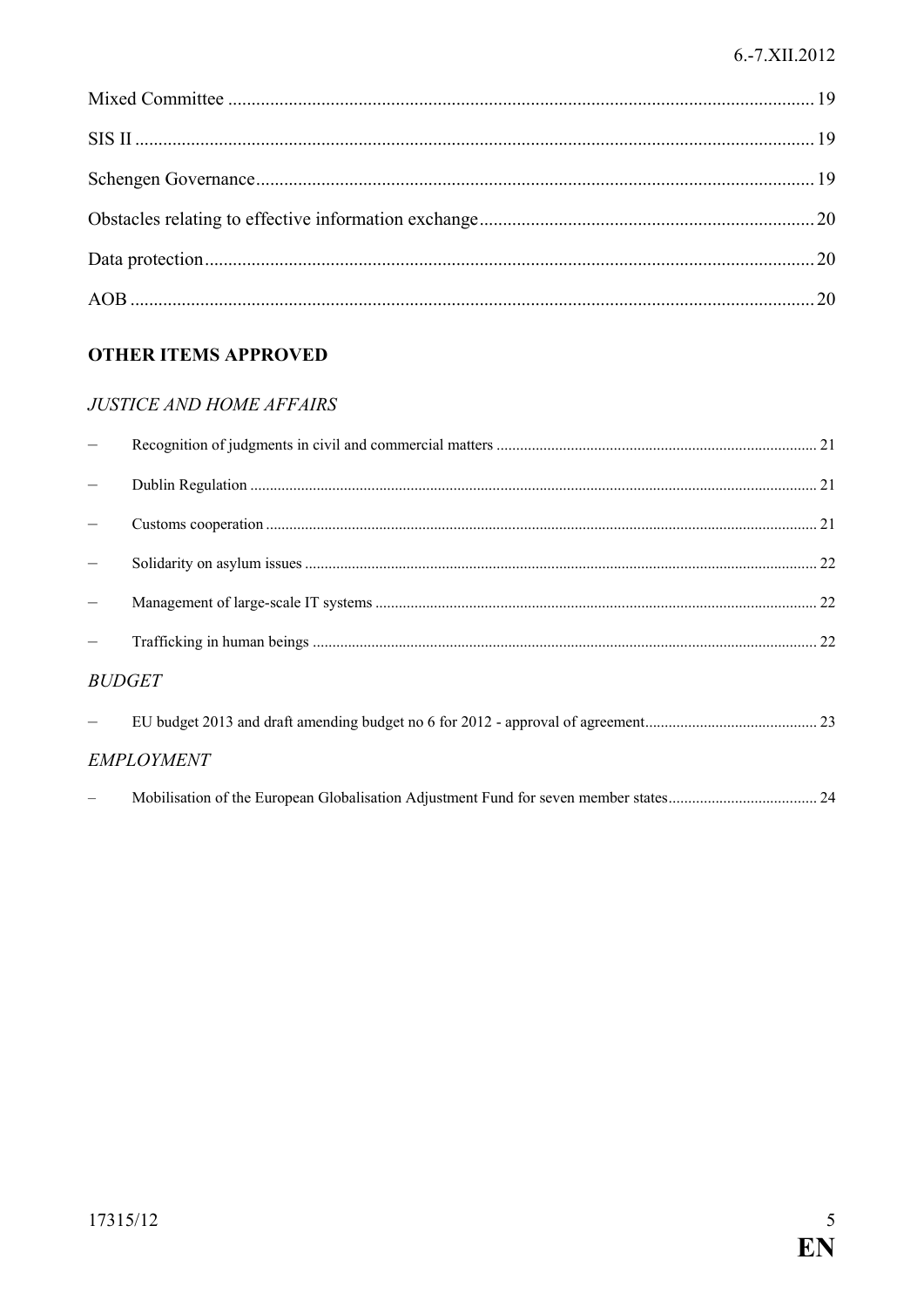# <span id="page-5-0"></span>**PARTICIPANTS**

**Belgium:** Ms Annemie TURTELBOOM<br>Ms Maggie DE BLOCK

**Bulgaria:** Ms Diana KOVATCHEVA Minister for Justice

**Czech Republic:**<br>Mr Jan KUBICE Mr Pavel BLAŽEK

**Denmark:** Mr Morten BØDSKOV Minister for Justice

**Germany:** Ms Sabine LEUTHEUSSER-SCHNARRENBERGER<br>
Mr Ole SCHROEDER<br>
Parliamentary State Secretar

**Estonia:** Mr Kristen MICHAL

**Ireland:**<br>Mr Alan SHATTER

**Greece:**

**Spain:** Mr Fernando ROMÁN GARCIÁ<br>
Mr Ignacio ULLOA RUBIO<br>
State Secretary for Security Mr Ignacio ULLOA RUBIO Mr Alfonso DASTIS QUECEDO Permanent Representative

**France:**<br>Mr Philippe ETIENNE

**Italy:** Ms Paola SEVERINO DI BENEDETTO Minister for Justice Mr Ferdinando NELLI FEROCI Permanent Representative

**Cyprus:**<br>Ms Eleni MAVROU

**Latvia:**<br>Ms Ilze PĒTERSONE-GODMANE Mr Mārtiņš LAZDOVSKIS State Secretary, Ministry of Justice

**Lithuania:** Mr Tomas VAITKEVICIUS<br>
Mr Evaldas GUSTAS<br>
Mr Evaldas GUSTAS<br>
Chancellor to the Ministry c

**Luxembourg:**<br>Mr François BILTGEN

Deputy Prime Minister and Minister for the Interior<br>Minister for Justice State Secretary for Asylum, Immigration and Social Integration, attached to the Minister for Justice Mr Dirk WOUTERS Permanent Representative

Mr Tsvetan TSVETANOV Deputy Prime Minister and Minister for the Interior

Minister for the Interior<br>Minister for Justice

Parliamentary State Secretary to the Federal Minister for the Interior

Mr Ken-Marti VAHER Minister for the Interior<br>Mr Kristen MICHAL Minister for Justice

Minister for Justice and Equality; Minister for Defence

Mr Konstantinos KARAGOUNIS<br>
Mr Patroklos GEORGIADIS<br>
Secretary-General for Civil Protection (Ministry of Secretary-General for Civil Protection (Ministry of Protection of the Citizen)

Permanent Representative

Minister for the Interior Mr Loukas LOUCA Minister for Justice and Public Order

Ms Ilze PĒTERSONE-GODMANE<br>
Mr Mārtiņš LAZDOVSKIS<br>
State Secretary, Ministry of Justice Deputy State Secretary on Strategies for the Ministry of **Justice** 

Chancellor to the Ministry of the Interior

Minister for Justice, Minister for the Civil Service and Administrative Reform, Minister for Higher Education and Research, Minister for Communications and the Media, Minister for Religious Affairs Mr Christian BRAUN Permanent Representative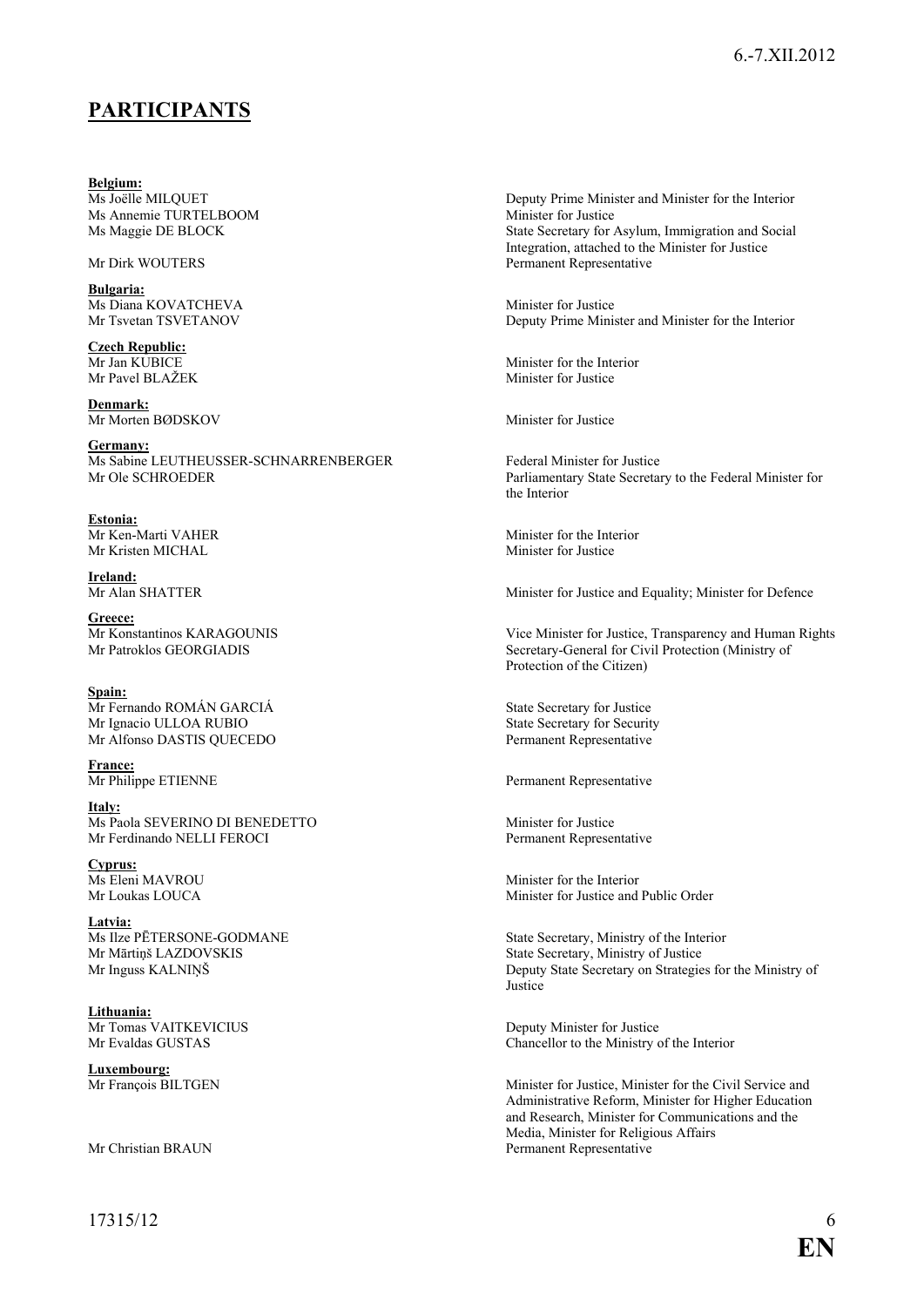**Hungary:**<br>Mr Sándor PINTÉR Mr Sándor PINTÉR<br>
Minister for the Interior<br>
Minister interior<br>
Deputy Prime Minister and Minister and Minister and Minister and Minister and Minister and Minister and Minister and Minister and Minister and Minister and Mi

**Malta:**

**Netherlands:**<br>Mr Fred TEEVEN

**Austria:**<br>Ms Beatrix KARL Mr Walter GRAHAMMER

**Poland:**<br>Mr Michal KRÓLIKOWSKI

**Portugal:** Ms Paula TEIXEIRA DA CRUZ<br>
Mr Juvenal SILVA PENEDA<br>
State Secretary attac Mr Domingos FEZAS VITAL Permanent Representative

**Romania:**<br>Mr Ovidiu PUTURA

**Slovenia:**<br>Mr Senko PLIČANIČ

**Slovakia:**<br>Ms Monika JANKOVSKÁ

**Finland:** Ms Anna-Maja HENRIKSSON Minister for Justice<br>Ms Marjo ANTTOORA State Secretary, Min

**Sweden:** Ms Beatrice ASK Minister for Justice

**United Kingdom:**<br>Mr Chris GRAYLING

Deputy Prime Minister and Minister for Public Administration and Justice

Mr Chris SAID<br>Minister for Justice, Dialogue and the Family<br>Ms Marlene BONNICI<br>Permanent Representative Permanent Representative

State Secretary for Security and Justice

Federal Minister for Justice<br>Permanent Representative

Mr Michal KRÓLIKOWSKI Deputy State Secretary, Ministry of Justice<br>
Mr Piotr STACHAŃCZYK State Secretary, Ministry of the Interior and State Secretary, Ministry of the Interior and Administration

State Secretary attached to the Minister for the Interior

Mr Ovidiu PUȚURA State Secretary, Ministry of Justice<br>Mr Marian TUTILESCU State Secretary. Head of the Scheng State Secretary, Head of the Schengen Department, Ministry of Administration and Internal Affairs

Mr Senko PLIČANIČ<br>
Minister for Justice and Public Administration<br>
Minister for Justice and Public Administration<br>
State Secretary at the Ministry of the Interior State Secretary at the Ministry of the Interior

Ms Monika JANKOVSKÁ State Secretary at the Ministry of Justice<br>Mr Ivan KORČOK Permanent Representative Permanent Representative

State Secretary, Ministry of the Interior

Mr Tobias BILLSTRÖM Minister for Migration

Mr Chris GRAYLING Lord Chancellor, Secretary of State for Justice<br>Ms Theresa MAY<br>Secretary of State for the Home Department Ms Theresa MAY<br>Ms Roseanna CUNNINGHAM<br>Minister for Community Safety and Legal A:<br>Minister for Community Safety and Legal A: Minister for Community Safety and Legal Affairs

**Commission:** Ms Viviane REDING Vice-President Vice-President Vice-President Vice-President Vice-President Vice-President Vice-President Vice-President Vice-President Vice-President Vice-President Vice-President Vice-President Vice-Pres Ms Cecilia MALMSTRÖM

The government of the acceding state was represented as follows:

**Croatia:** Mr Vladimir DROBNJAK Permanent Representative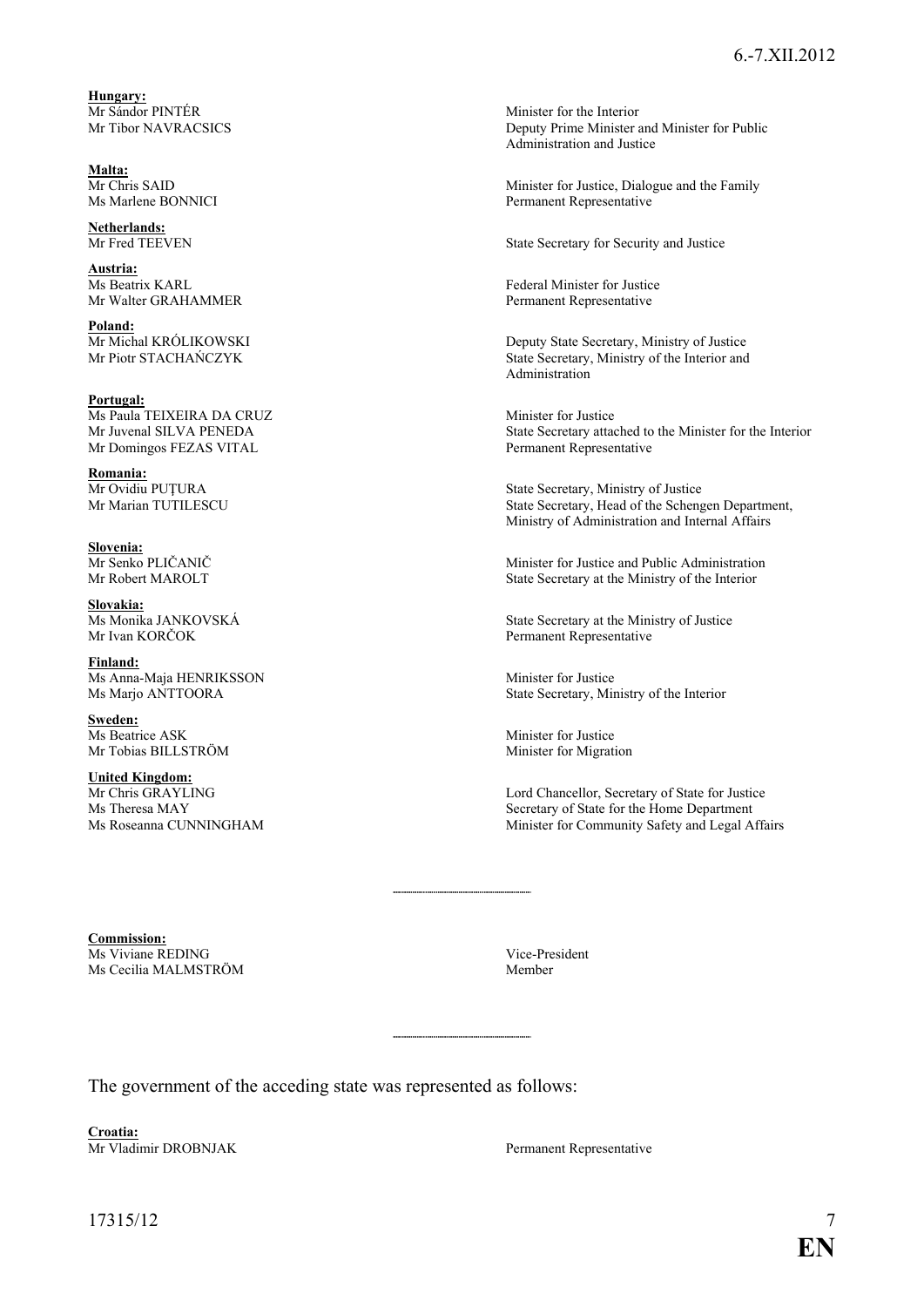#### **ITEMS DEBATED**

#### <span id="page-7-0"></span>**Common European Asylum System (CEAS)**

The Council was informed of the state of negotiations on the various legislative proposals outstanding in relation to the Common European Asylum System (CEAS), on the basis of a presidency paper (*[16853/12](http://register.consilium.europa.eu/pdf/en/12/st16/st16853.en12.pdf)*).

The situation on the four files outstanding can be described as follows:

– Negotiations between the Council and the European Parliament on the **Dublin regulation** have been finalised and the Council adopted this political agreement without discussion (as an A-item).

The Dublin regulation establishes the procedures for determining the member state responsible for examining an application for international protection. The new rules will introduce a mechanism for early warning, preparedness and crisis management. This mechanism is aimed at evaluating the practical functioning of national asylum systems, assisting member states in need and preventing asylum crises. The mechanism would concentrate on adopting measures to prevent asylum crises from developing rather than addressing the consequences of such crises once they had occurred.

As a complement to the mechanism for early warning, preparedness and crisis management in the amended Dublin regulation, the Council adopted conclusion[shttp://www.consilium.europa.eu/uedocs/cms\\_data/docs/pressdata/en/jha/12882](http://www.consilium.europa.eu/uedocs/cms_data/docs/pressdata/en/jha/128820.pdf) [0.pdf](http://www.consilium.europa.eu/uedocs/cms_data/docs/pressdata/en/jha/128820.pdf) (*[7485/12](http://register.consilium.europa.eu/pdf/en/12/st07/st07485.en12.pdf)*) in March 2012 on a common framework for genuine and practical solidarity towards member states facing particular pressures on their asylum systems, including through mixed migration flows. These conclusions are intended to constitute a toolbox for EU-wide solidarity towards those member states most affected by such pressures and/or encountering problems in their asylum systems.

– At its meeting on 25 and 26 October 2012 the Council confirmed the political agreement reached on the **reception conditions directive** (*[14112/1/12](http://register.consilium.europa.eu/pdf/en/12/st14/st14112-re01.en12.pdf)*). This political agreement fully reflects the result of negotiations with the European Parliament. Once the directive is formally adopted, member states will need to transpose the new provisions into national law within two years. Denmark, Ireland and the United Kingdom are not bound by the directive.

For more information see *[14556/12](http://register.consilium.europa.eu/pdf/en/12/st14/st14556.en12.pdf)*.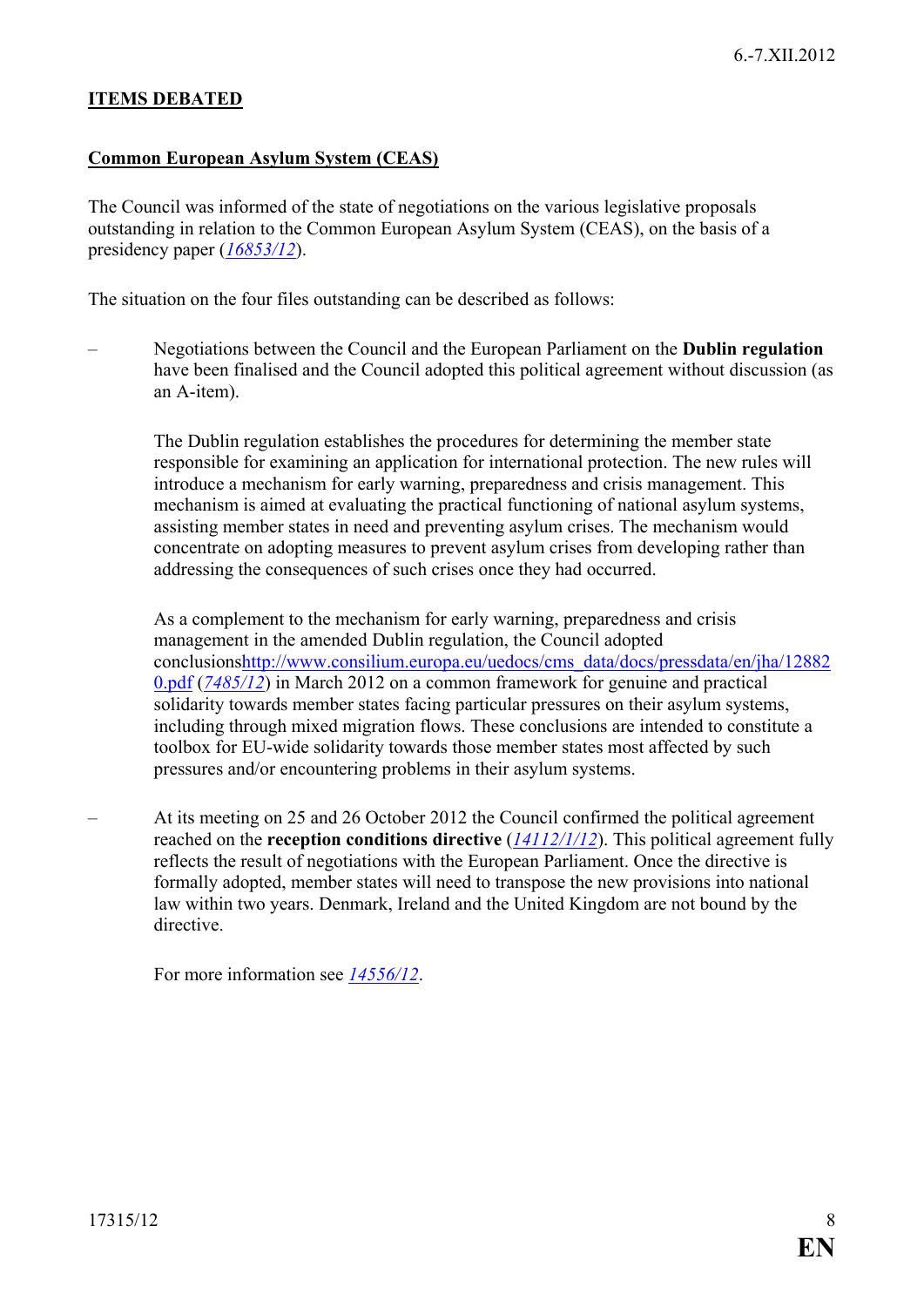- In June 2012, the Commission tabled its new proposal for a revised **Eurodac regulation** (*[10638/12](http://register.consilium.europa.eu/pdf/en/12/st10/st10638.en12.pdf)*) which allows law enforcement authorities to access this central EU-wide fingerprint database for the purposes of fighting terrorism and organised crime, subject to strict conditions on data protection. In October the Council adopted its position with a view to negotiations with the European Parliament; trilogues are expected to start in the next few days, as soon as the Parliament has adopted its position on this legislative text.
- On the asylum **procedures directive**, further progress has been made in negotiations with the European Parliament with a view to reaching agreement before the end of the year. These negotiations are based on a revised proposal for a directive which was tabled by the Commission on 1 June 2011 (*[11207/11](http://register.consilium.europa.eu/pdf/en/11/st11/st11207.en11.pdf)*). On 27 November 2012 the Permanent Representatives Committee (Coreper) adopted a revised compromise package. Negotiations are now in their final phase and agreement is sought before the end of this year.

Four other agreements and decisions relating to the CEAS have already been adopted:

- The [qualification directive](http://www.consilium.europa.eu/uedocs/cms_data/docs/pressdata/en/jha/126305.pdf) providing for better, clearer and more harmonised standards for identifying persons in need of international protection which was adopted in November 2011 and entered into force in January 2012;
- The [long term residence directive](http://www.consilium.europa.eu/uedocs/cms_data/docs/pressdata/en/jha/121451.pdf) adopted in April 2011;
- The regulation establishing the [European Asylum Support Office \(EASO\)](http://ec.europa.eu/home-affairs/policies/asylum/asylum_easo_en.htm) which started operations in the spring of 2011;
- The decision taken in March 2012 establishing [common EU resettlement priorities for](http://www.consilium.europa.eu/uedocs/cms_data/docs/pressdata/en/jha/128823.pdf)  [2013](http://www.consilium.europa.eu/uedocs/cms_data/docs/pressdata/en/jha/128823.pdf) and new rules on EU funding for resettlement activities carried out by member states;

As regards the overall context, the European Council confirmed in its conclusions in June 2011 that negotiations on the various elements of the CEAS should be concluded by 2012 (*[EUCO 23/11](http://register.consilium.europa.eu/pdf/en/11/st00/st00023.en11.pdf)*).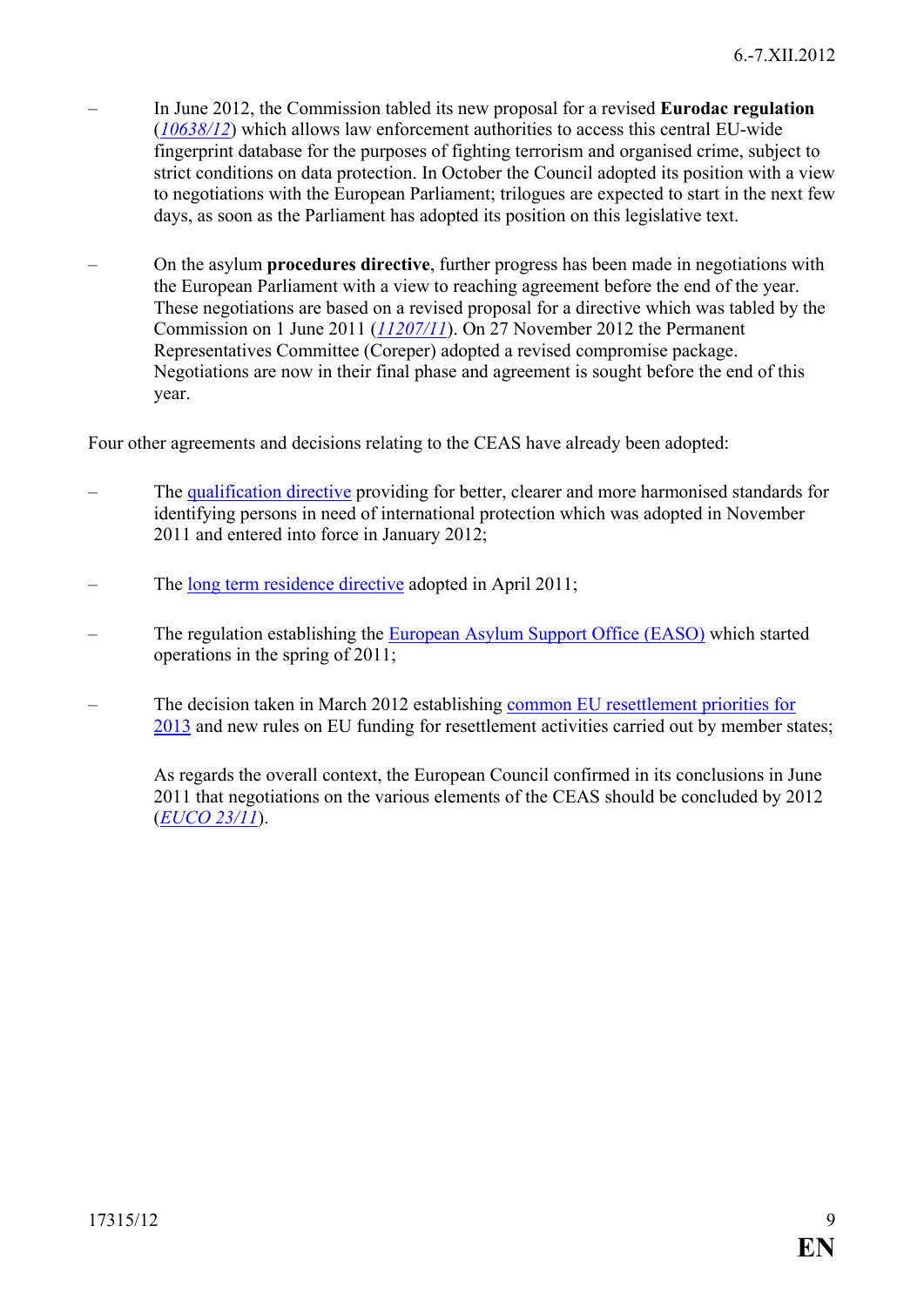#### **Fight against terrorism**

#### <span id="page-9-0"></span>**Annual report on the implementation of the EU Counter-terrorism strategy**

The EU Counter-terrorism coordinator presented his annual implementation report on the EU Counter-terrorism strategy. The annual report gives an overview of the latest results on the four strands of the strategy (prevent, protect, pursue and prepare) and lists those areas in which measures are due to be taken (*[16471/12](http://register.consilium.europa.eu/pdf/en/12/st16/st16471.en12.pdf)* + *[ADD1 REV1](http://register.consilium.europa.eu/pdf/en/12/st16/st16471-ad01re01.en12.pdf)*+ *[ADD2](http://register.consilium.europa.eu/pdf/en/12/st16/st16471-ad02.en12.pdf)*).

The EU Counter-Terrorism Strategy was adopted in December 2005 and provides the framework for EU activity in this field (*[14469/4/05](http://register.consilium.eu.int/pdf/en/05/st14/st14469-re04.en05.pdf)*).

#### <span id="page-9-1"></span>**Aviation security against terrorist threats**

The Council adopted conclusions on aviation security against terrorist threats (*[17008/12](http://register.consilium.europa.eu/pdf/en/12/st17/st17008.en12.pdf)*). The conclusions were prepared by the Presidency on the basis of the conclusions of the Conference on Aviation Security against Terrorist Threats held in Nicosia on 31 October 2012.

#### <span id="page-9-2"></span>**Stockholm Programme**

The Council discussed the mid-term review of the Stockholm programme on the basis of a document prepared by the Presidency. Most delegations noted that substantial progress had been made on several objectives of the Stockholm programme and asked the Commission to present the remaining proposals before the end of 2014.

The Presidency will let the European Council know about this debate in the near future.

The Stockholm Programme (*[5731/10](http://register.consilium.europa.eu/pdf/en/10/st05/st05731.en10.pdf)*) is the multi-annual strategic work programme in the area of freedom, security and justice. The programme sets out the priorities for EU action in this area for the period 2010-2014. It was adopted by the Council on 30 November 2009 and endorsed by the European Council on 10 and 11 December 2009 (*[EUCO 6/09](http://register.consilium.europa.eu/pdf/en/09/st00/st00006.en09.pdf)*). It puts the citizen at the heart of EU action and deals, among other things, with questions of citizenship, justice and security as well as asylum, migration and the external dimension of justice and home affairs.

In its conclusions, the European Council asked that a mid-term review of its implementation be carried out in the course of 2012.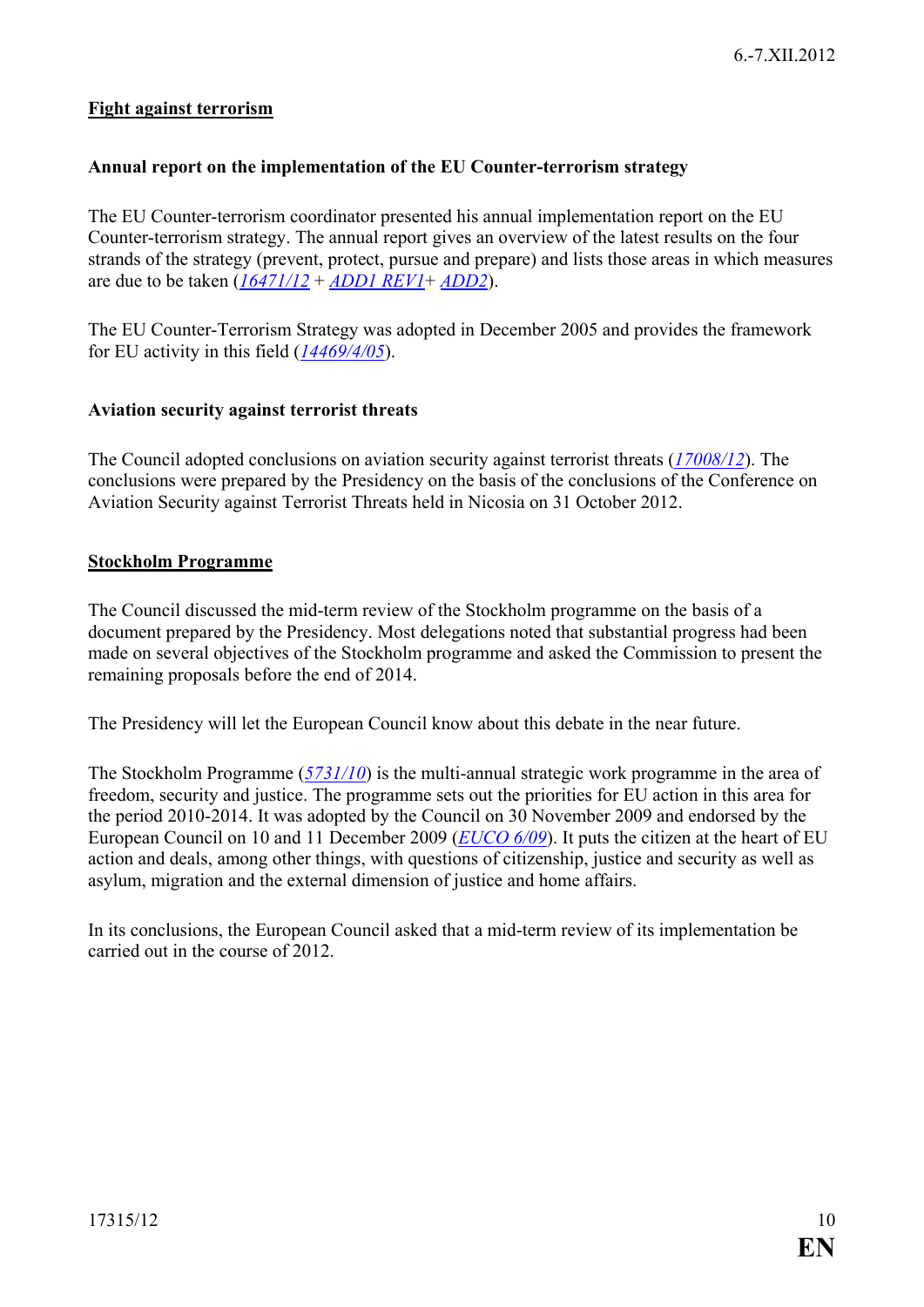#### <span id="page-10-0"></span>**Freezing and confiscation of proceeds of crime**

The Council agreed on a general approach (*[17117/12](http://register.consilium.europa.eu/pdf/en/12/st17/st17117.en12.pdf)*) to the draft directive on the freezing and confiscation of proceeds of crime in the EU, which aims to make it easier for national authorities to confiscate and recover the profits that criminals make from cross border and organised crime. This general approach will constitute the basis for negotiations with the European Parliament to agree the final text of the directive.

The Commission presented its proposal in March 2012 (*[7641/12](http://register.consilium.europa.eu/pdf/en/12/st07/st07641.en12.pdf)*). The draft directive lays down minimum rules for member states with respect to freezing and confiscation of criminal assets through direct confiscation, value confiscation, extended confiscation, non-conviction based confiscation (in limited circumstances), and third-party confiscation. The adoption of such a proposal will facilitate mutual trust and effective cross-border cooperation.

#### <span id="page-10-1"></span>**Insider dealing and market manipulation**

The Council agreed on a general approach (*[16820/12](http://register.consilium.europa.eu/pdf/en/12/st16/st16820.en12.pdf)*) to the proposal for a directive on criminal sanctions for insider dealing and market manipulation ("market abuse directive") (*[16000/11](http://register.consilium.europa.eu/pdf/en/11/st16/st16000.en11.pdf)*). This general approach will constitute the basis for negotiations with the European Parliament to agree the final text of the directive.

The draft directive establishes minimum rules for criminal sanctions for the most serious market abuse offences, namely insider dealing and market manipulation. This would create an obligation for member states to ensure that these conducts are punishable as criminal offences.

This proposal, presented by the Commission in October 2011 is part of a broader "package" of measures, including a directive on markets in financial instruments -"MiFID" (*[15939/11](http://register.consilium.europa.eu/pdf/en/11/st15/st15939.en11.pdf)*); a regulation on markets in financial instruments and OTC - "MiFIR" (*[15938/11](http://register.consilium.europa.eu/pdf/en/11/st15/st15938.en11.pdf)*), and a regulation on insider dealing and market manipulation - "MAR" (*[16010/11](http://register.consilium.europa.eu/pdf/en/11/st16/st16010.en11.pdf)*), which sets up a common regulatory framework on market abuse.

Ireland has decided to take part in the adoption of the directive. The United Kingdom and Denmark will not participate.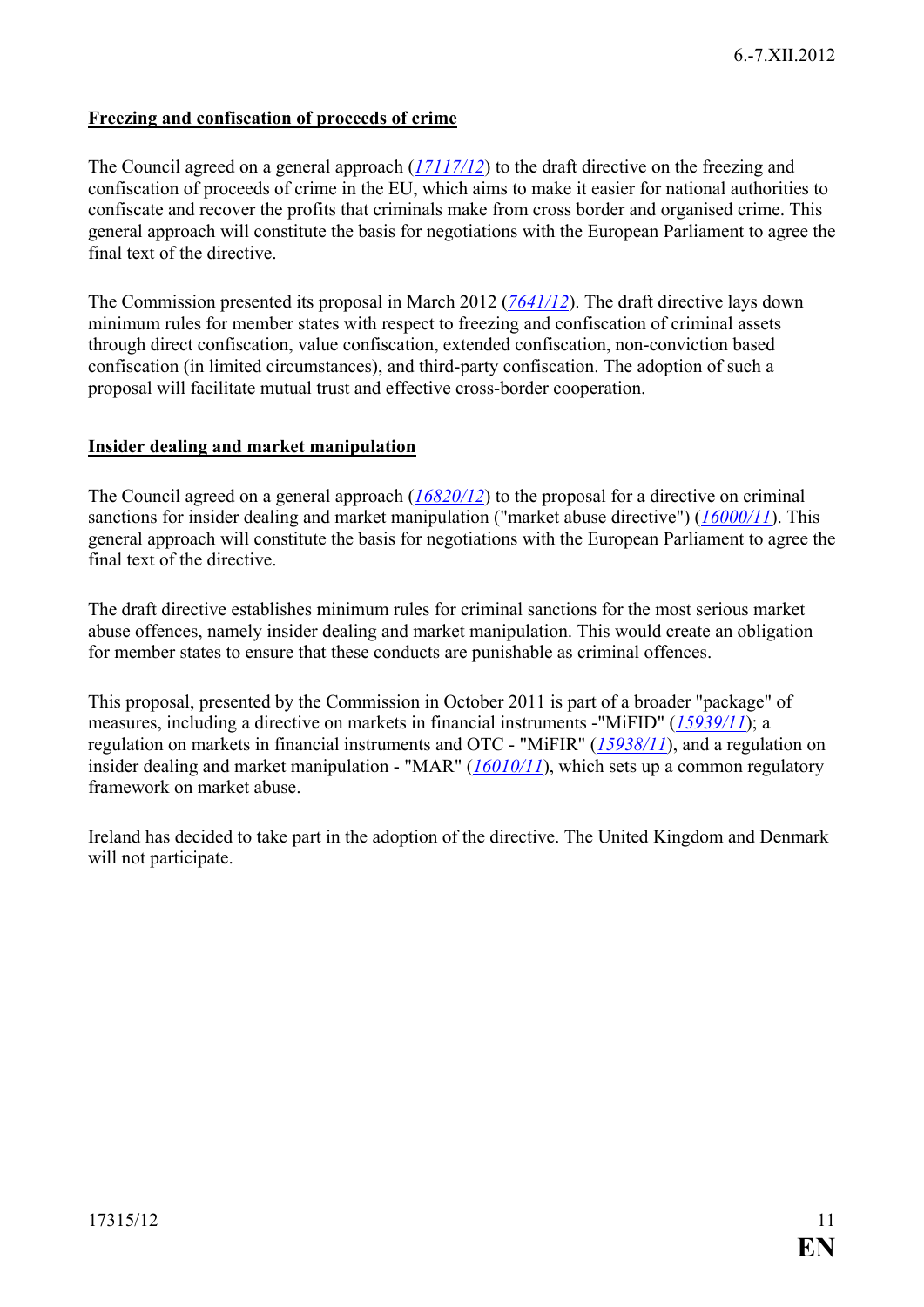#### <span id="page-11-0"></span>**Protection measures in civil matters**

The Council reached agreement on a general approach to a proposed regulation on mutual recognition of protection measures taken in civil matters upon request of the person at risk (*[17165/12](http://register.consilium.europa.eu/pdf/en/12/st17/st17165.en12.pdf)*).

The national legal traditions in the area of protection measures are highly diverse. In some national laws protection measures are regulated by civil law, in others by criminal law and some regulate them under administrative law. The objective of this proposal (*[10613/11](http://register.consilium.europa.eu/pdf/en/11/st10/st10613.en11.pdf)*) is to establish a legal framework to ensure that all protection measures taken in civil matters in a member state benefit from an efficient mechanism of recognition to ensure their free circulation throughout the EU.

The proposed Regulation aims at complementing [Directive 2011/99/EU](http://eur-lex.europa.eu/LexUriServ/LexUriServ.do?uri=OJ:L:2011:338:0002:0018:EN:PDF) on the European Protection Order ("EPO Directive"), which covers protection orders in criminal matters (*[14517/11](http://www.consilium.europa.eu/uedocs/cms_data/docs/pressdata/en/jha/124718.pdf)*). The combined scope of the two instruments should cover the highest possible number of protection measures for victims.

This proposal is part of a legislative package which aims at strengthening the protection of victims in the EU and also includes a directive on minimum standards on the rights, support and protection of victims of crime [\(Directive 2012/29/EU\)](http://eur-lex.europa.eu/LexUriServ/LexUriServ.do?uri=OJ:L:2012:315:0057:0073:EN:PDF), which was adopted recently.

The United Kingdom and Ireland have decided to take part in this instrument. Denmark will not participate.

#### <span id="page-11-1"></span>**Data Protection Package**

The Council took stock of the progress achieved on the data protection package under the Cyprus Presidency. Ministers held an orientation debate on the proposal for a regulation setting out a general EU framework for data protection on the basis of three questions set out in a progress report prepared by the Presidency (*[16525/1/12 REV 1](http://register.consilium.europa.eu/pdf/en/12/st16/st16525-re01.en12.pdf)*). These questions correspond to the three horizontal themes which were raised during the Informal Ministerial meeting in Nicosia in July and which were subsequently debated in the Council preparatory bodies: delegated and implementing acts, administrative burdens and the need for flexibility for the public sector.

The Council agreed that the decision as to which empowerments for delegated and implementing acts need to be deleted and by which alternatives they need to be replaced, will be taken once the first examination of the text of the draft regulation is complete.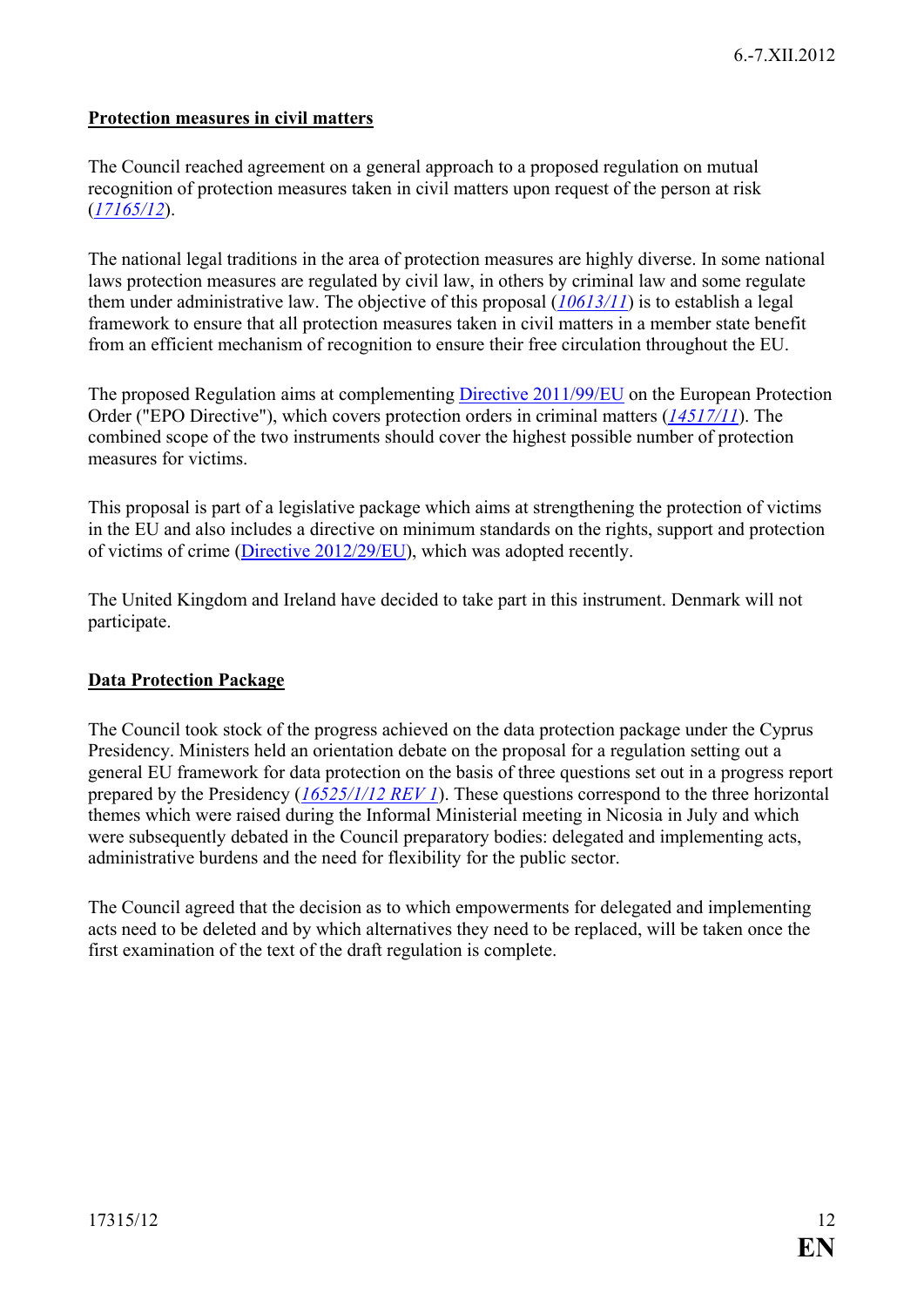During the discussion, there was a broad consensus that in order to reduce the administrative burden and more generally the compliance costs for companies, a more risk-based approach should be followed. To that effect, the Council instructed the competent preparatory bodies to continue to work on specific proposals to implement a strengthened risk-based approach in the text of the draft regulation.

Finally, the Council agreed that the decision as to whether and how the regulation can provide flexibility for the member states' public sector, will be taken once the first examination of the text of the draft regulation is complete.

In January 2012, in the light of rapid technological developments and globalisation, the European Commission presented a legislative package to update and modernise the principles enshrined in the 1995 Data Protection Directive (Directive 95/46/EC)**[1](#page-12-0)** , to guarantee data protection rights in the future. The package includes a policy communication setting out the Commission's objectives (*[5852/12](http://register.consilium.europa.eu/pdf/en/12/st05/st05852.en12.pdf)*), and two legislative proposals: a regulation on the protection of individuals with regard to the processing of personal data and on the free movement of such data (General Data Protection Regulation) (*[5853/12](http://register.consilium.europa.eu/pdf/en/12/st05/st05853.en12.pdf)*) and a directive on protecting personal data processed for the purposes of prevention, detection, investigation or prosecution of criminal offences and related judicial activities (*[5833/12](http://register.consilium.europa.eu/pdf/en/12/st05/st05833.en12.pdf)*).

These proposals are aimed at building a stronger and more coherent data protection framework in the EU, backed by strong enforcement that will allow the digital economy to develop across the internal market, put individuals in control of their own data and reinforce legal and practical certainty for economic operators and public authorities.

<span id="page-12-0"></span><sup>&</sup>lt;sup>1</sup> Directive 95/46/EC on the protection of individuals with regard to the processing of personal data and on the free movement of such data [\(OJ L 281, 23.11.1995\)](http://eur-lex.europa.eu/JOIndex.do?year=1995&serie=L&textfield2=281&Submit=Search&ihmlang=en)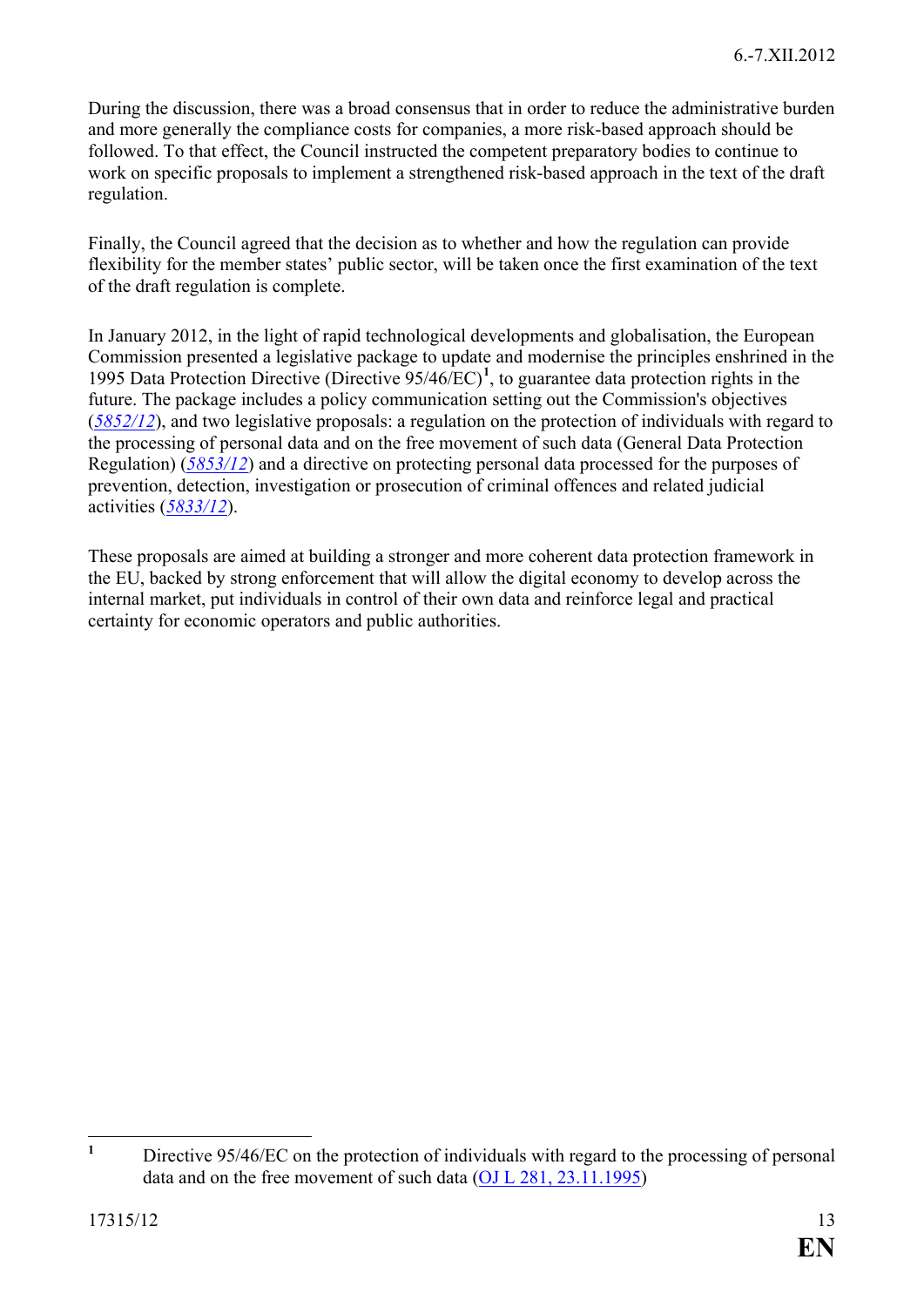#### <span id="page-13-0"></span>**Protection of the EU's financial interests**

The Council took note of the state of play on a proposed directive on the fight against fraud to the Union's financial interests by means of criminal law. The goal of the proposal (*[12683/12](http://register.consilium.europa.eu/pdf/en/12/st12/st12683.en12.pdf)*) is to deter fraudsters, improve the prosecution and sanctioning of crimes against the EU budget, and facilitate the recovery of misused EU funds thereby increasing the protection of EU taxpayers' money.

The proposed directive provides common definitions of a number of offences against the EU budget and common prescription periods, within which cases must be investigated and prosecuted, as well as minimum sanctions, including imprisonment for the most serious cases to strengthen the deterrent effect. These common rules should, according to the Commission's proposal, help to ensure a level playing field and improved investigation and prosecution across the EU.

During the discussion, several member states argued that before further discussing the proposal its legal basis should be clarified, the majority claiming that it should be Article 83(2) instead of Article 325(4) as proposed by the Commission. The Council instructed its preparatory bodies to clarify this issue.

#### <span id="page-13-1"></span>**European Account Preservation Order**

The Council held a public debate on the proposal for a regulation creating a European Account Preservation Order and agreed on a number of guidelines for the continuation of the work (*[16350/12](http://register.consilium.europa.eu/pdf/en/12/st16/st16350.en12.pdf)*).

The aim of the proposed regulation (*[13260/11](http://register.consilium.europa.eu/pdf/en/11/st13/st13260.en11.pdf)*) is to facilitate cross-border debt recovery by creating a uniform European procedure leading to the issue of a European Account Preservation Order ("Preservation Order"). This European procedure would be available to citizens and businesses as an alternative to national procedures, but would not replace national procedures.

By way of this new European procedure a creditor would be able to obtain a protective order which would block funds held by the debtor in a bank account in a member state and thereby prevent the debtor from dissipating such funds with the aim of frustrating the creditor's efforts to recover his debt.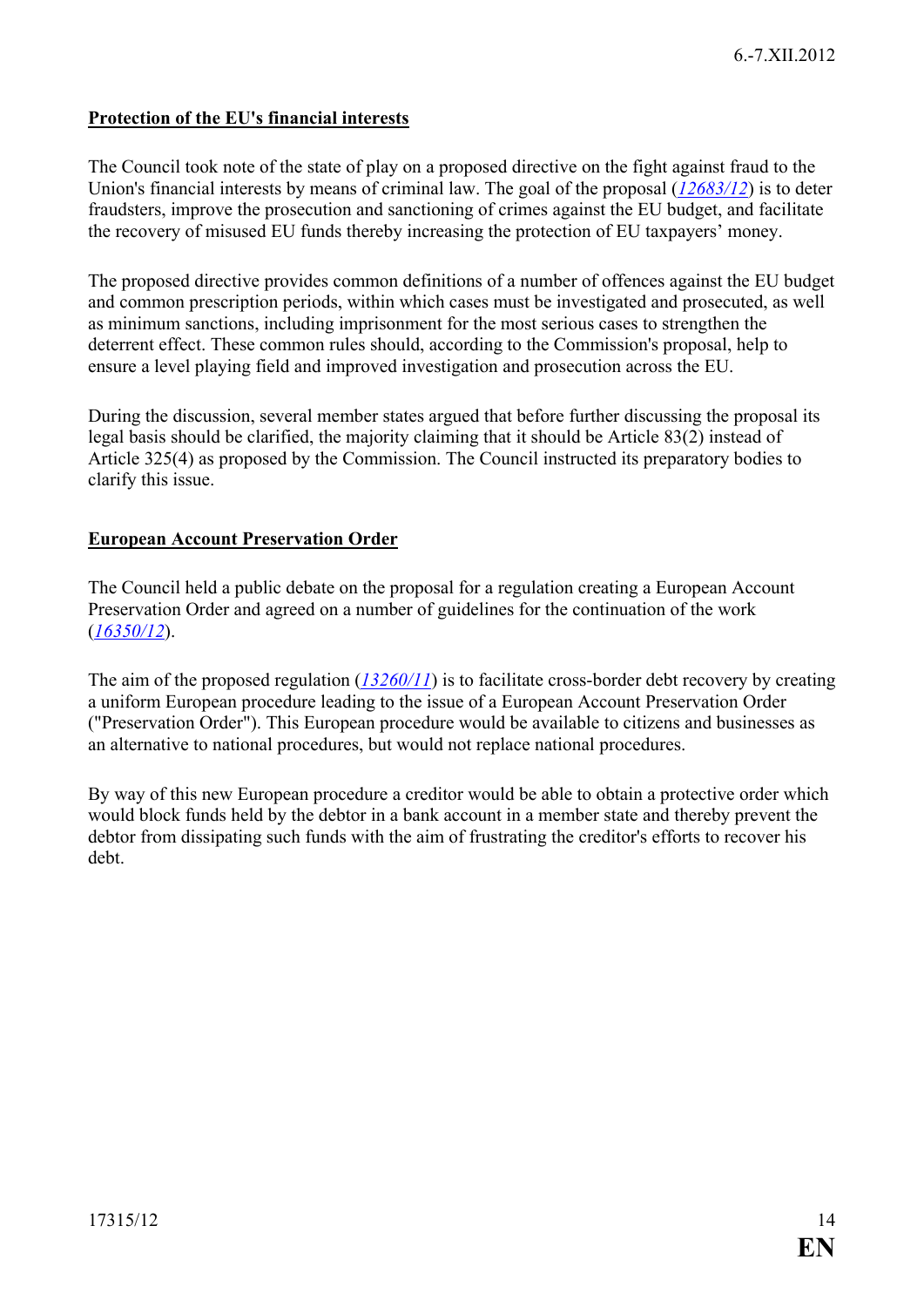The agreed guidelines for the continuation of work are the following:

- The political objective is to create a new uniform European procedure for the issue of a European Account Preservation Order.
- The proposed regulation will apply only to cross-border cases.
- The "surprise effect" of the Preservation Order will be an important element in ensuring that it is a useful tool for creditors.
- The proposed regulation should strike the appropriate balance between the interests of the creditor and the interests of the debtor.

#### <span id="page-14-0"></span>**Matrimonial property regimes and property consequences of registered partnerships**

The Council held a public debate on two proposed regulations on the jurisdiction, applicable law and the recognition and enforcement of decisions as regards matrimonial property regimes, on the one hand (*[8160/11](http://register.consilium.europa.eu/pdf/en/11/st08/st08160.en11.pdf)*), and the property consequences of registered partnerships, on the other (*[8163/11](http://register.consilium.europa.eu/pdf/en/11/st08/st08163.en11.pdf)*). The Presidency noted a very large agreement on political guidelines (*[16878/12](http://register.consilium.europa.eu/pdf/en/12/st16/st16878.en12.pdf)*) to further advance the work at expert level.

The objective of both proposals is to establish a framework in the EU determining jurisdiction and the law applicable to matrimonial property regimes and the property consequences of registered partnerships and to facilitate the recognition and enforcement of decisions and authentic instruments among the member states.

The two proposals will complement the instruments already adopted at EU-level concerning familyrelated issues, such as the Brussels II a Regulation regarding matrimonial matters and parental responsibility, the Regulation on maintenance obligations, and the Rome III Regulation on the law applicable to divorce and legal separation. Once these two new regulations are adopted, the citizens of the EU will benefit from a complete set of legal instruments covering international private law issues in the field of family matters.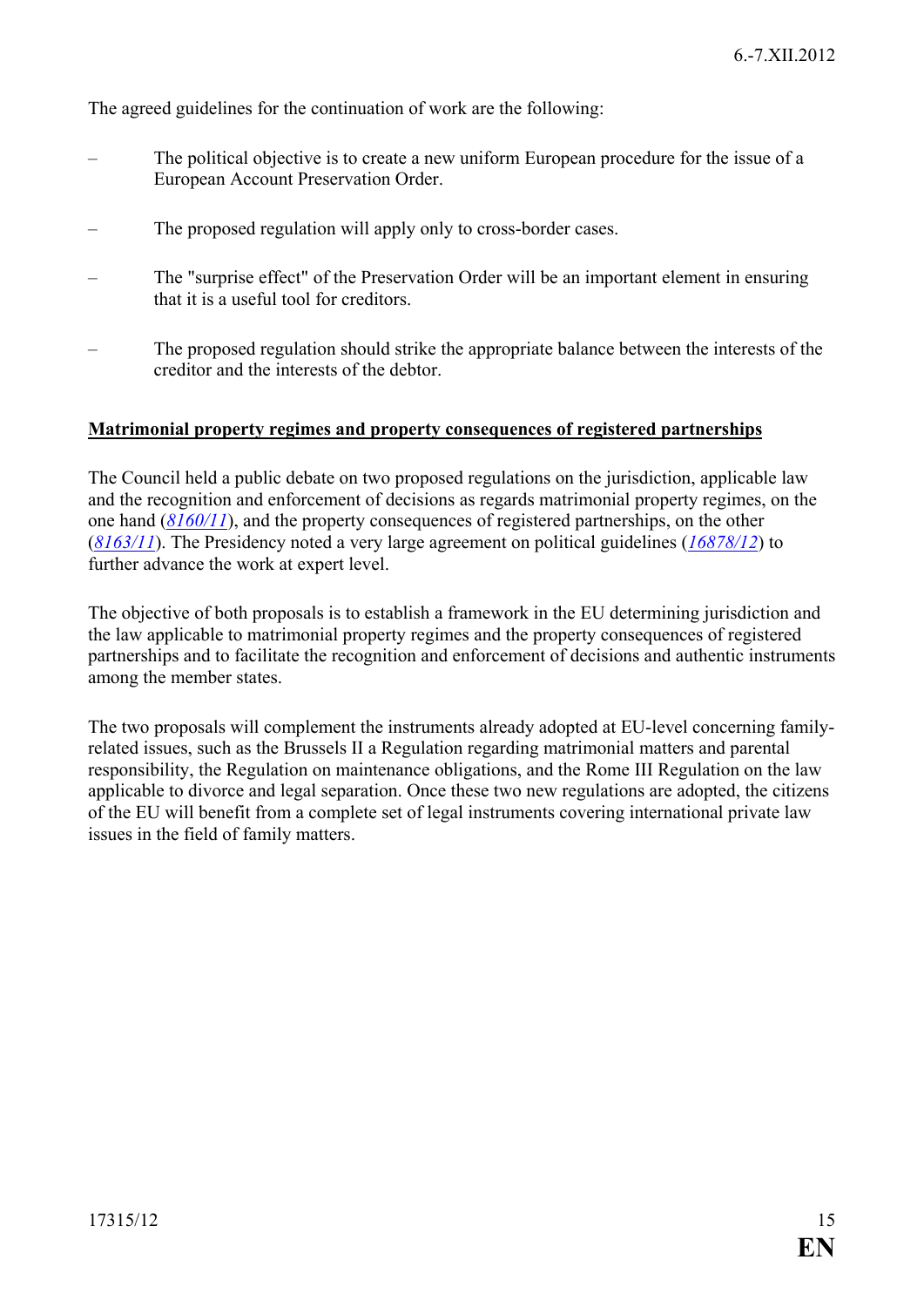Both regulations are subject to a special legislative procedure based on Article 81(3) since they refer to measures concerning family law with cross-border implications. The Council will act unanimously after consulting the European Parliament.

The United Kingdom and Ireland have decided not to take part in these instruments. Denmark will not participate.

#### <span id="page-15-0"></span>**EU drugs strategy (2013-2020)**

The Council adopted the EU drugs strategy for the years 2013-2020 (*[16693/12](http://register.consilium.europa.eu/pdf/en/12/st16/st16693.en12.pdf)*), as the current EU Drugs Strategy (2005-2012) will expire at the end of this year (*[15074/04](http://register.consilium.europa.eu/pdf/en/04/st15/st15074.en04.pdf)*).

The EU Drugs Strategy provides the overarching political framework and priorities for EU drugs policy as identified by member states and EU institutions. The new Strategy is structured around two policy areas: drug demand reduction and drug supply reduction, and three cross-cutting themes: (a) coordination, (b) international cooperation and (c) research, information, monitoring and evaluation. Its two consecutive Action Plans, drafted by corresponding Presidencies in 2013 and 2017, will provide a list of specific actions with a timetable, responsible parties, indicators and assessment tools.

#### <span id="page-15-1"></span>**Accession of the EU to the ECHR**

The Council took note of the state of play on the accession of the EU to the European Human Rights Convention (*[16573/12](http://register.consilium.europa.eu/pdf/en/12/st16/st16573.en12.pdf)*).

The Lisbon Treaty provides the legal basis for the accession of the EU to the ECHR. Article 6 (2) of the TEU stipulates: "The EU shall accede to the European Convention for the Protection of Human Rights and Fundamental Freedoms". According to the Stockholm program this is "of key importance". The programme also called for "rapid" accession to the ECHR.

In June 2010 the Council adopted a negotiating mandate and several negotiating sessions have taken place since then.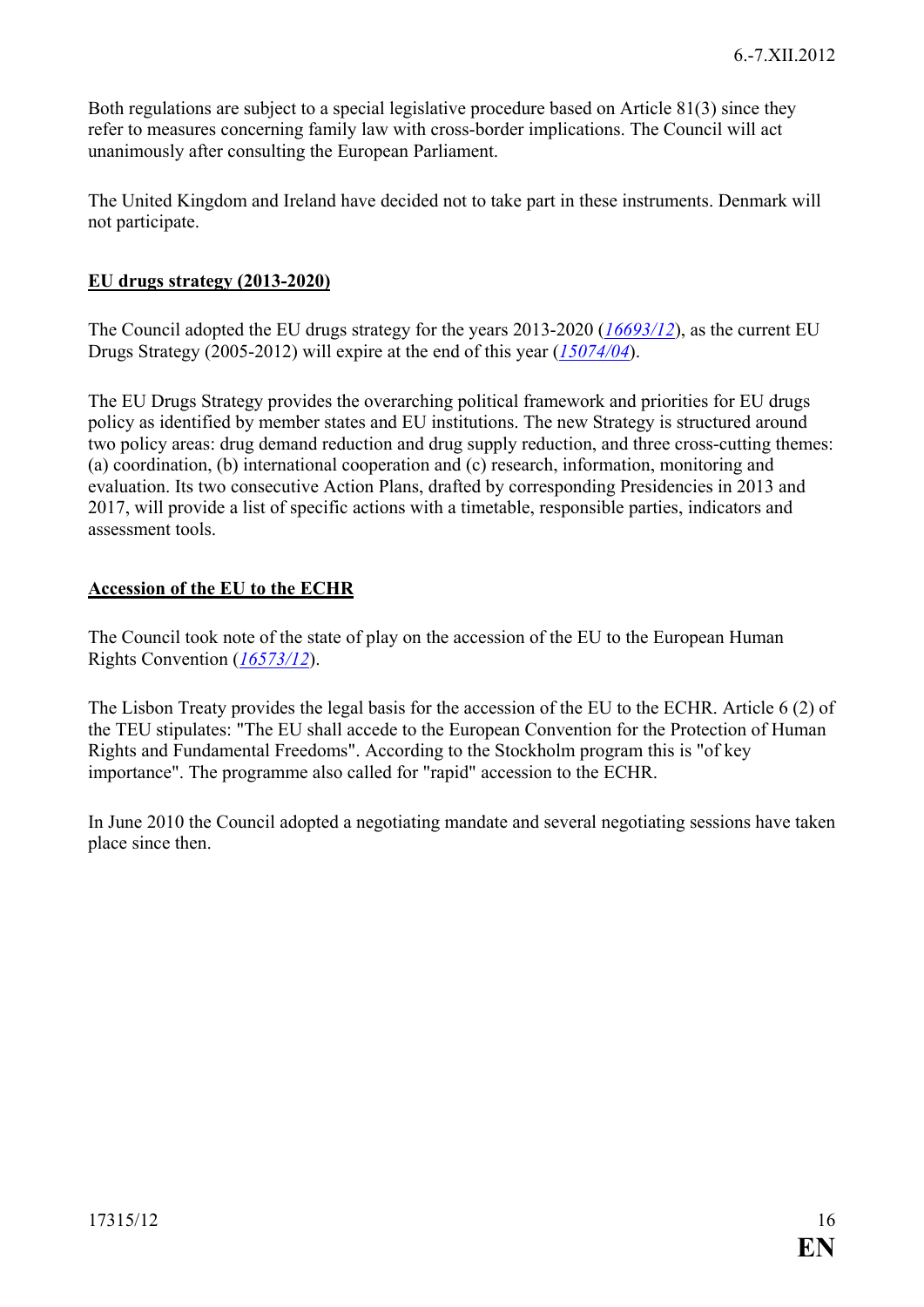# <span id="page-16-0"></span>**e-Justice**

The Council took note of the report of the Working Party on e-Law (e-Justice) on the work achieved during this half-year in the area of European e-Justice (*[16575/12](http://register.consilium.europa.eu/pdf/en/12/st16/st16575.en12.pdf) + [COR1](http://register.consilium.europa.eu/pdf/en/12/st16/st16575-co01.en12.pdf)*). In addition, the Council also took note of the state of play of the revised roadmap adopted in June 2011 (*[16580/12](http://register.consilium.europa.eu/pdf/en/12/st16/st16580.en12.pdf)*). This document sets out the current situation as regards different areas of work in the field of e-Justice and will constitute a useful planning tool for future work in the coming year.

In November 2008 the Council adopted the European e-Justice action plan**[1](#page-16-2)** . This action plan sets forth a multiannual working programme in the field of European e-Justice and puts in place a structure to coordinate e-Justice efforts at EU level.

# <span id="page-16-1"></span>**AOB**

Under other business, the Council was informed about the state of play of a number of legislative proposal, including:

- two proposals on legal migration, namely the intra-corporate transferees (ICTs) and seasonal workers;
- the "Justice" financial instruments 2014-2020 in the framework of the Multiannual Financial Framework (MFF);
- the Initiative of the Kingdom of Belgium, the Republic of Bulgaria, the Republic of Estonia, the Kingdom of Spain, the Republic of Austria, the Republic of Slovenia, and the Kingdom of Sweden regarding the European Investigation Order;
- the draft directive on the right of access to a lawyer in criminal proceedings and on the right to communicate upon arrest.

The Council took note of a presentation by the Commission on the future of Europol and CEPOL and the Presidency informed the Council on recent developments in Syria and referred to a letter from the UN High-Commissioner for Refugees.

<span id="page-16-2"></span>**<sup>1</sup>** [OJ C 75, 31.3.2009](http://eur-lex.europa.eu/LexUriServ/LexUriServ.do?uri=OJ:C:2009:075:0001:0012:en:PDF)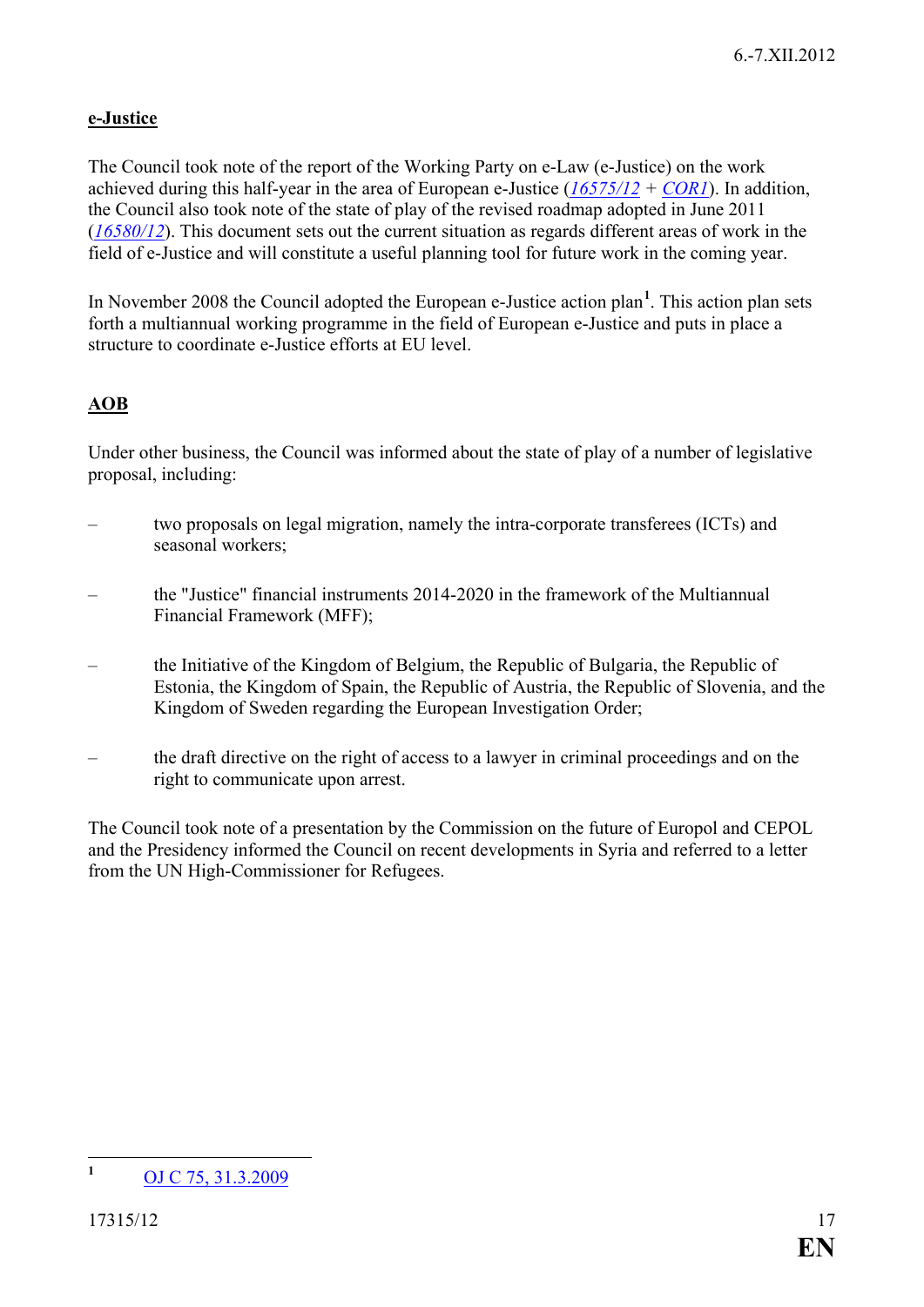The Council took note of the state of play in the procedure for adoption of the Council decision establishing a Multiannual Framework (MAF) for the European Union Agency for Fundamental Rights (FRA) for 2013-2017. The Council agreed to adopt conclusions before the end of the year addressing a request to the FRA to continue work on the current 2013 work programme while the new MAF is adopted.

The Irish minister informed the Council of the priorities in the area of justice and home affairs for the forthcoming Irish EU Presidency.

In the area of home affairs, the Irish Presidency will focus on proposals to tackle terrorism and organised crime which will contribute to the advancement of a Europe of freedom, security and justice for all citizens. The Presidency will work closely with the Parliament to advance proposals on the use of Passenger Name Records (PNR) and the measure relating to the European Investigation Order (EIO). The directive on the freezing and confiscation of proceeds of crime will also be a key priority.

In the areas of immigration and asylum, work during the half-year will focus on the proposals on intra-corporate transfer and seasonal workers as well as the completion of the Common European Asylum System.

In the area of justice, the Presidency will prioritise measures to promote economic activity and growth, and vitally, encourage job creation throughout the Union. Enhancing the legal framework necessary to support cross-border business activity will be a priority. Proposals such as the Common European Sales Law and the Account Preservation Order aim to do just this and the Presidency will work to achieve progress on these measures.

Achieving progress on the data protection package will be a key priority for the Irish Presidency. It will therefore devote appropriate time and attention to its successful negotiation.

Ireland will also prioritise measures that support the rights of citizens and the rule of law. It will work with the European Parliament with regard to the directive on right of access to a lawyer in criminal proceedings and will make every effort to reach agreement on the proposed regulation on the mutual recognition of protection orders in civil matters. The Presidency will also work closely with the European Parliament to advance the proposal regarding a European Investigation Order in criminal matters.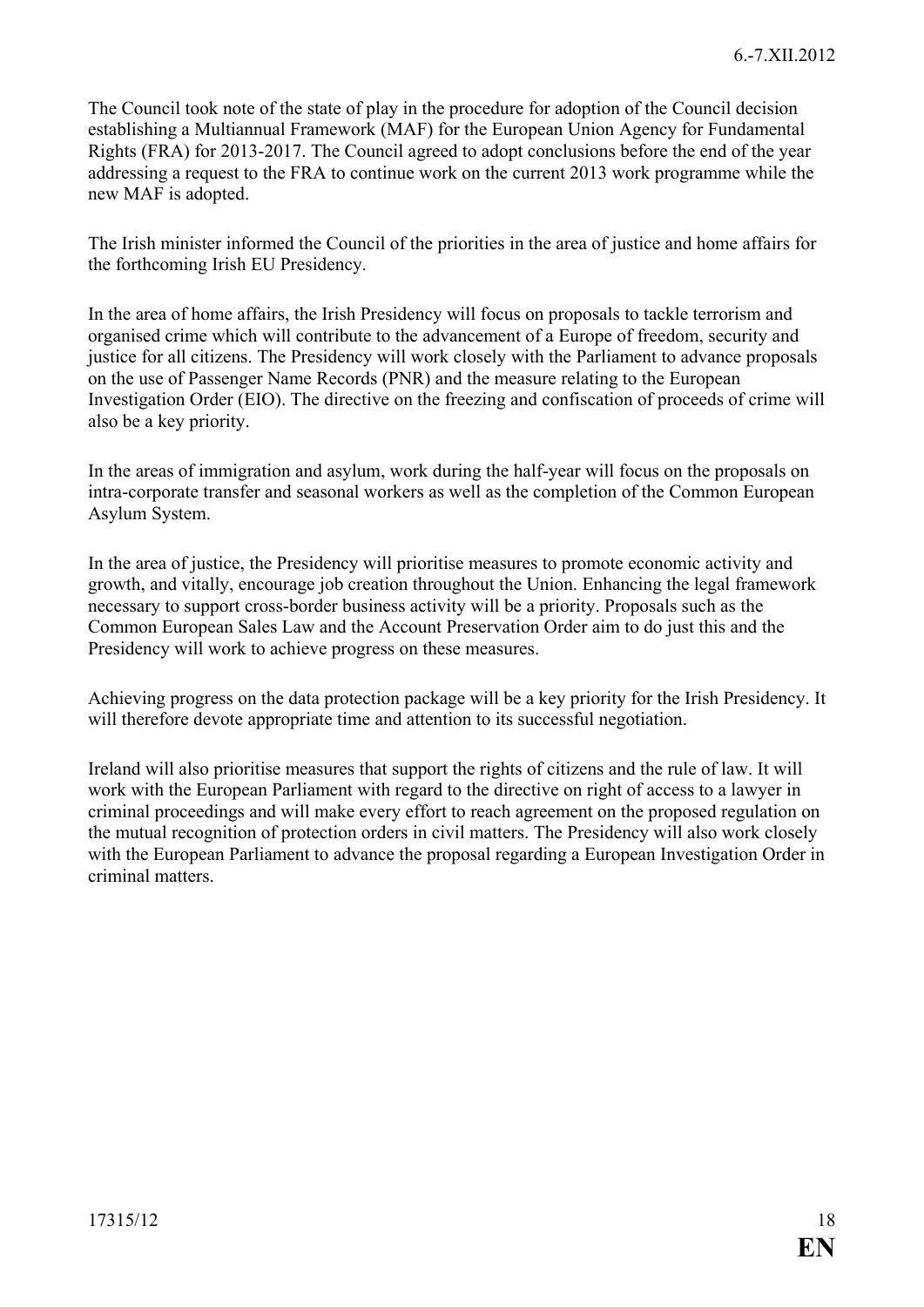### <span id="page-18-0"></span>**Mixed Committee**

In the margins of the Council meeting, the Mixed Committee (EU plus Norway, Iceland, Liechtenstein and Switzerland) discussed the following items:

#### <span id="page-18-1"></span>**SIS II**

The committee looked at the latest developments in the implementation of the Schengen Information System II (SIS II) which is planned to come into operation in the first quarter of 2013.

The Schengen Information System (SIS) is a database shared by participating countries' border and migration authorities, and law enforcement authorities and contains information on persons and on lost and stolen objects. Specific stringent data protection rules apply to the SIS. It is a compensatory measure for the opening of internal borders under the Schengen agreement, but is also seen as a vital security factor in the EU. The European Commission is currently developing a second generation of the SIS, commonly known as SIS II.

#### <span id="page-18-2"></span>**Schengen Governance**

The committee discussed the Commission's second biannual report on the functioning of the Schengen area (1 May - 31 October 2012) (*[16423/12](http://register.consilium.europa.eu/pdf/en/12/st16/st16423.en12.pdf)*). Most delegations noted that the Schengen area is working well, even if improvements are needed, and stressed the importance to discuss this issues on a regular basis.

In June 2011 the European Council stated that political guidance and cooperation in the Schengen area need to be further strengthened, enhancing mutual trust between member states. On 8 March 2012, the Council adopted conclusions (*[7417/12](http://register.consilium.europa.eu/pdf/en/12/st07/st07417.en12.pdf)*) regarding guidelines for the strengthening of political governance in the Schengen cooperation. In the conclusions the Council agreed to discuss the matter at ministerial level once in each presidency, and welcomed Commission's undertaking to present regular reports on the issue.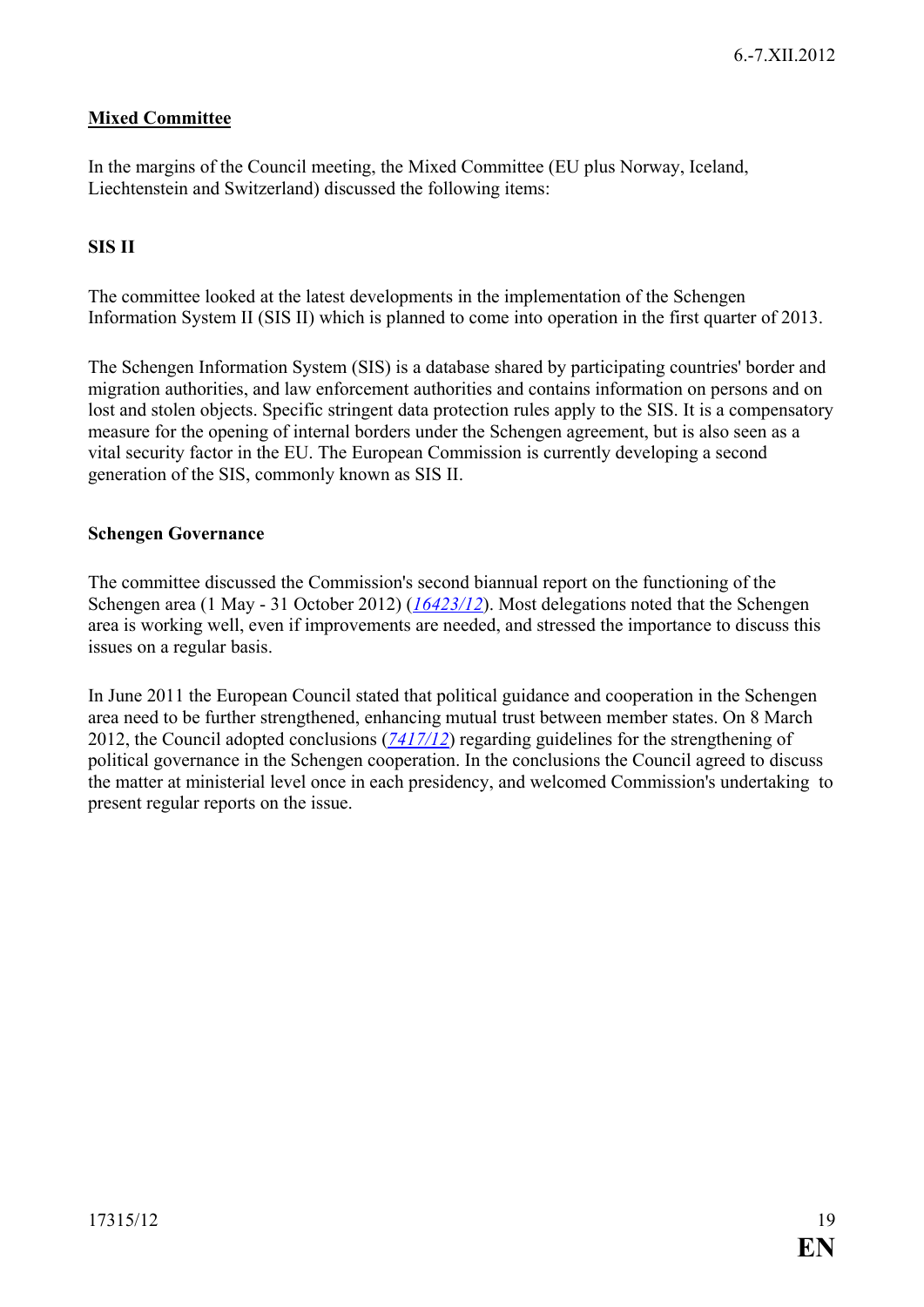The Commission submitted its first biannual report in May 2012, covering the period from 1 November 2011 to 30 April 2012, and adopted the second one, covering the period from 1 May to 31 October 2012, on 23 November 2012. The last report indicates that there have not been any significant changes in the situation in the Schengen area and basically provides an update on developments regarding external borders, migrants, border checks, video-surveillance in internal border zones, local border traffic agreements, Schengen evaluations and the extension of the Visa Information System (VIS).

#### <span id="page-19-0"></span>**Obstacles relating to effective information exchange**

The committee was briefed by the Presidency on the implementation measures undertaken to simplify the exchange of information between law enforcement authorities.

#### <span id="page-19-1"></span>**Data protection**

The Committee took stock of progress made on the proposal for a directive on the protection of individuals when authorities process personal data in dealing with criminal offences.

#### <span id="page-19-2"></span>**AOB**

Under other business, the Committee was informed about the state of play of a number of legislative proposals, including:

- the regulation on the establishment of a European Border Surveillance System (EUROSUR);
- the Schengen-related legislative proposals currently under discussion, namely the Schengen evaluation mechanism and the Schengen Borders Code. The Council adopted a general approach on both items at the June Council (see [10760/12,](http://www.consilium.europa.eu/uedocs/cms_data/docs/pressdata/en/jha/130761.pdf) p. 9-12);
- the proposal amending regulation 562/2006 and the CISA technical amendments;
- the draft Regulation amending Regulation 539/2001 listing the third countries whose nationals must be in possession of visas when crossing the external borders and those whose nationals are exempt from that requirement;
- the JHA Financial Instruments 2014-2020 (MFF Home Affairs).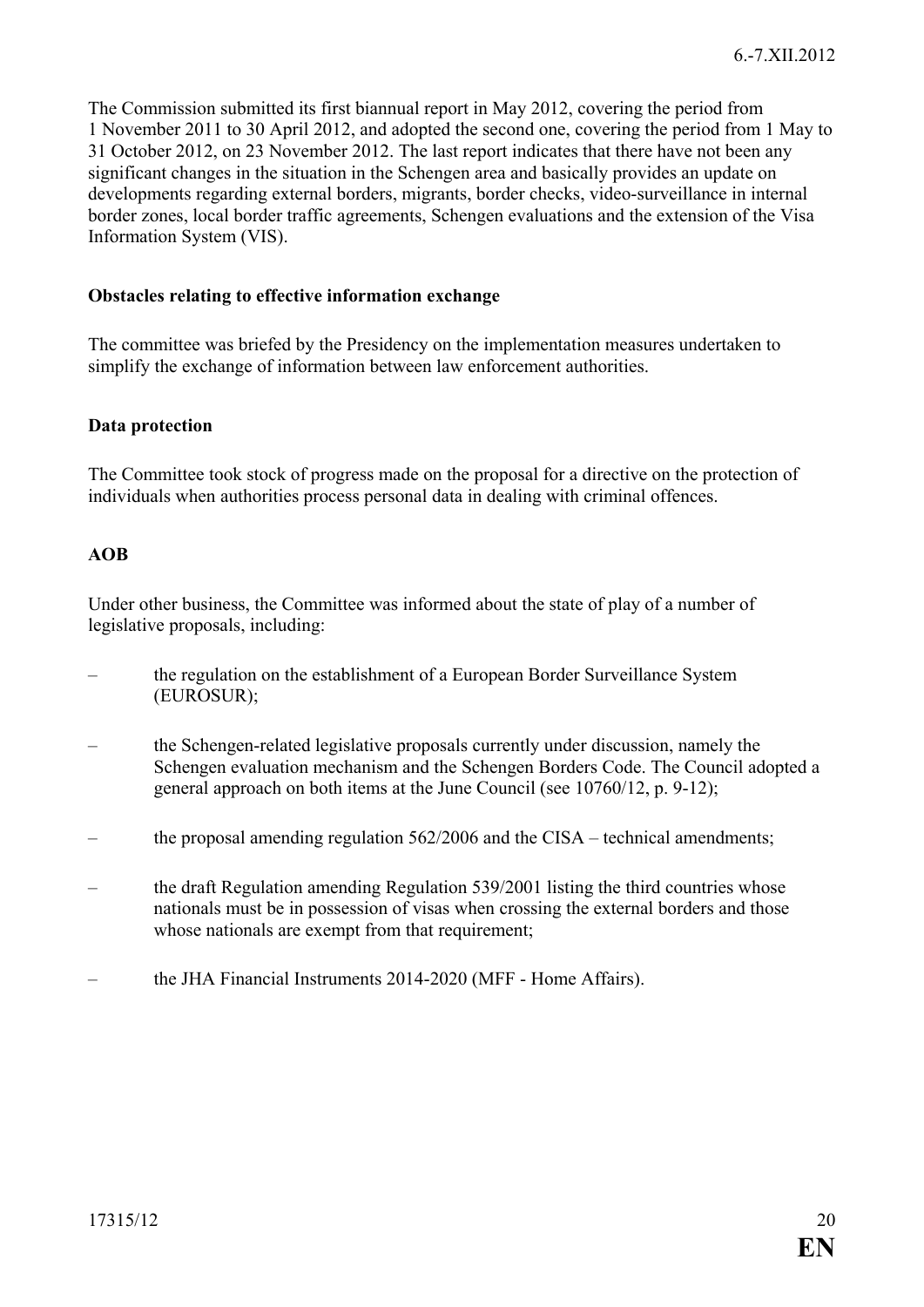#### **OTHER ITEMS APPROVED**

# *JUSTICE AND HOME AFFAIRS*

#### <span id="page-20-0"></span>**Recognition of judgments in civil and commercial matters**

The Council adopted a regulation on jurisdiction and the recognition and enforcement of judgments in civil and commercial matters (the so-called "Brussels I" regulation), (*[PE-CONS 56/12](http://register.consilium.europa.eu/pdf/en/12/pe00/pe00056.en12.pdf)*).

The purpose of the regulation is to make the circulation of judgments in civil and commercial matters easier and faster within the Union, in line with the principle of mutual recognition and the Stockholm Programme guidelines.

*(For further details see press release [16599/12\)](http://www.consilium.europa.eu/uedocs/cms_data/docs/pressdata/en/jha/134071.pdf).*

#### <span id="page-20-1"></span>**Dublin Regulation**

The Council reached political agreement on a proposal for a regulation establishing the criteria and mechanisms for determining the member state responsible for examining an application for international protection lodged in one of the member states by a third-country national or a stateless person (Dublin Regulation) *[\(16332/12\)](http://register.consilium.europa.eu/pdf/en/12/st16/st16332.en12.pdf)*. The objective of this amending proposal is to enhance the system's efficiency, introducing a mechanism for early warning, preparedness and crisis management, as well as ensuring that the needs of the applicants are better addressed.

#### <span id="page-20-2"></span>**Customs cooperation**

The Council approved a strategy for the future of customs law enforcement co-operation *[\(16320/12](http://register.consilium.europa.eu/pdf/en/12/st16/st16320.en12.pdf)*), as required in resolution 2012/C 5/01**[1](#page-20-3)** adopted by the Council in December 2011. The strategy calls for an integrated approach to effective co-operation by all customs authorities in combating cross-border and transnational crime.

Customs should be the leading authority for controlling the movement of goods within the area of freedom, security and justice, in order to enhance the protection of the Union's citizens and the Union's economy against smuggling, fraud and other threats caused by organised crime on EU territory.

<span id="page-20-3"></span>**<sup>1</sup>** [OJ C 5, 7. 1. 2012.](http://eur-lex.europa.eu/JOIndex.do?year=2012&serie=C&textfield2=5&Submit=Search&_submit=Search&ihmlang=en)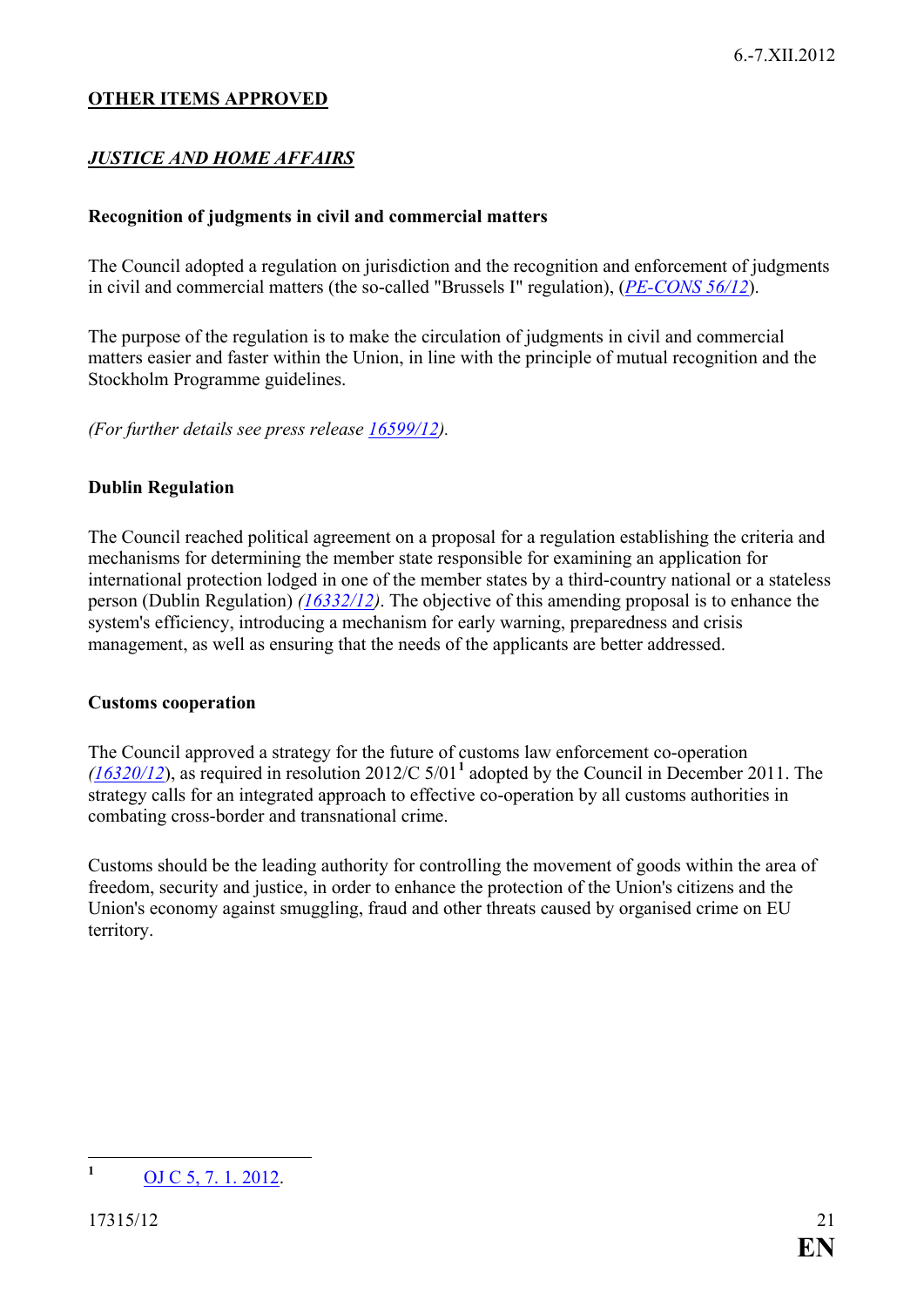#### <span id="page-21-0"></span>**Solidarity on asylum issues**

The Council was updated on the implementation of the common framework for genuine and practical solidarity towards member states facing particular pressures on their asylum systems, including through mixed migration flows *[\(16467/12\)](http://register.consilium.europa.eu/pdf/en/12/st16/st16467.en12.pdf)*.

In March 2012, the Council adopted conclusions *[\(7485/12\)](http://register.consilium.europa.eu/pdf/en/12/st07/st07485.en12.pdf)* which included a series of co-ordinated measures that would enhance EU solidarity towards member states encountering problems in their asylum systems, and also underlined the need for cooperation between member states, institutions and agencies in providing assistance.

In its third Annual Report on Immigration and Asylum 2011*[\(10950/12\)](http://register.consilium.europa.eu/pdf/en/12/st10/st10950.en12.pdf)*, the Commission already provided an outline of activities carried out at EU level and at national level to support those member states facing specific and disproportionate asylum pressures.

#### <span id="page-21-1"></span>**Management of large-scale IT systems**

The Council adopted a decision authorising Ireland to take part in some of the provisions of the Schengen acquis relating to the establishment of a European Agency for the operational management of large-scale IT systems in the area of freedom, security and justice *[\(14987/12\)](http://register.consilium.europa.eu/pdf/en/12/st14/st14987.en12.pdf)*, such as the second-generation Schengen Information System (SIS II) and the Visa Information System (VIS).

The agency was established in October 20[1](#page-21-3)1 by regulation  $1077/2011<sup>1</sup>$  and is located in Tallinn. Estonia.

#### <span id="page-21-2"></span>**Trafficking in human beings**

The Council took note of the second and final report (*[13661/3/12\)](http://register.consilium.europa.eu/pdf/en/12/st13/st13661-re03.en12.pdf)* on the implementation of the Action-Oriented Paper on strengthening the EU external dimension on action against trafficking in human beings *[\(6865/10\)](http://register.consilium.europa.eu/pdf/en/10/st06/st06865.en10.pdf)*.

<span id="page-21-3"></span>**<sup>1</sup>** [OJ L 286, 1.11.2011](http://eur-lex.europa.eu/JOIndex.do?year=2011&serie=L&textfield2=286&Submit=Search&ihmlang=en)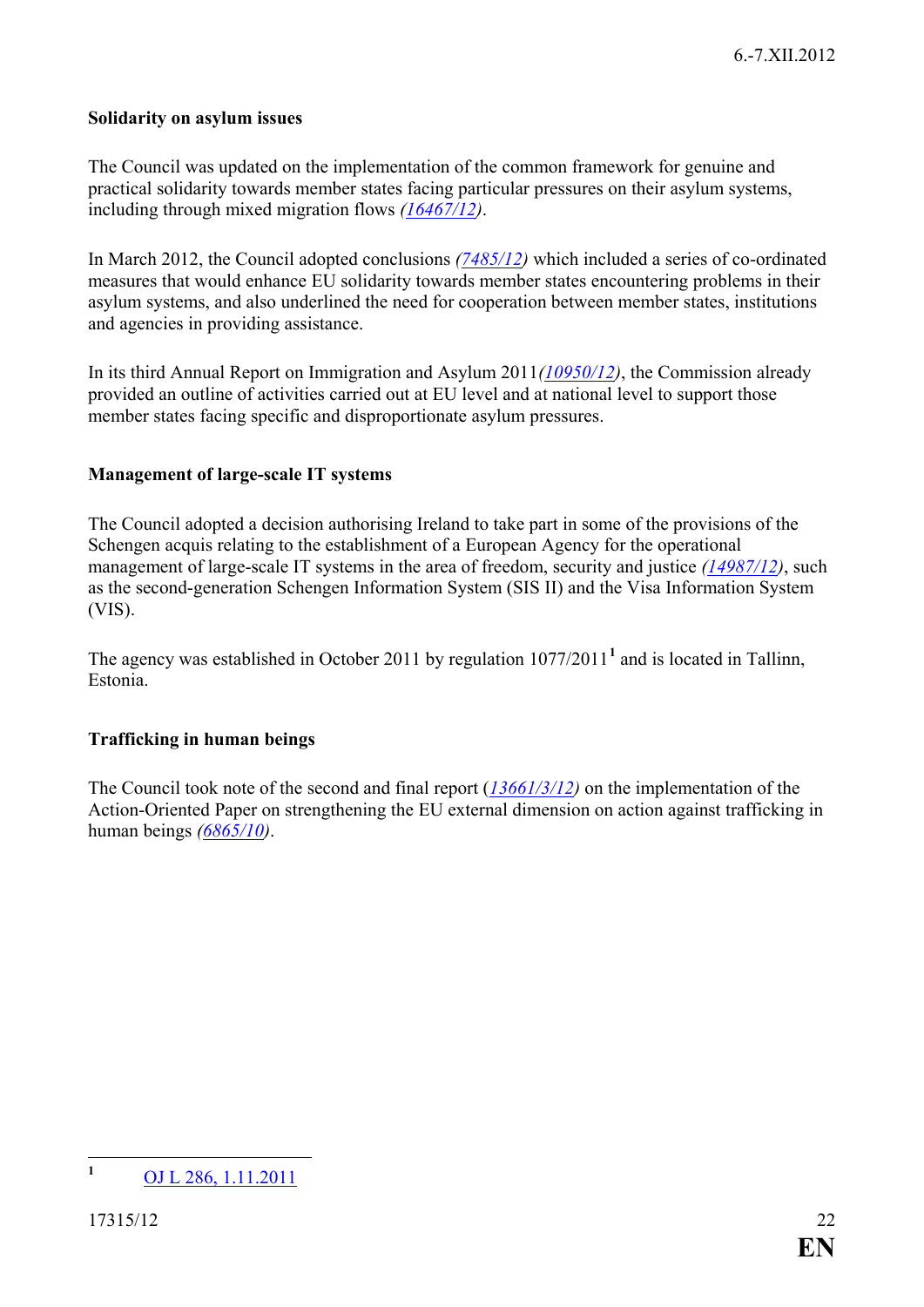The report describes the follow-up to recommendations made in the first report and updates the information on member states' external action against trafficking in human beings, such as agreements in force between the EU and third countries, regions and organisations at international level. It also provides an overview of recent external activities and actions in this field by the Commission's and EU agencies' (Europol, Eurojust, Frontex, the Agency for Fundamental Rights and CEPOL) and suggests future actions.

*See also:*

- *The EU Strategy towards the Eradication of Trafficking in Human Beings 2012-2016 [\(11780/12\)](http://register.consilium.europa.eu/pdf/en/12/st11/st11780.en12.pdf)*
- *The Directive on preventing and combating trafficking in human beings and protecting its victims [\(OJ L 101, 15.4.2011\)](http://eur-lex.europa.eu/JOIndex.do?year=2011&serie=L&textfield2=101&Submit=Search&ihmlang=en).*
- *<http://ec.europa.eu/anti-trafficking/index.action>*

# *BUDGET*

# <span id="page-22-0"></span>**EU budget 2013 and draft amending budget no 6 for 2012 - approval of agreement**

The Council approved the agreement with the European Parliament on the 2013 EU budget and draft amending budget no 6 for 2012 (*[17146/1/12 REV 1](http://register.consilium.europa.eu/pdf/en/12/st17/st17146-re01.en12.pdf) + [ADD 1](http://register.consilium.europa.eu/pdf/en/12/st17/st17146-ad01.en12.pdf) + [ADD 2](http://register.consilium.europa.eu/pdf/en/12/st17/st17146-ad02.en12.pdf) + [ADD 3](http://register.consilium.europa.eu/pdf/en/12/st17/st17146-ad03.en12.pdf) + [ADD](http://register.consilium.europa.eu/pdf/en/12/st17/st17146-ad04.en12.pdf) 4 +*   $$ Cyprus presidency and representatives of the European Parliament and the Commission at a trilogue on 28 November 2012. If the European Parliament approves**[1](#page-22-1)** the package the 2013 EU budget and the draft amending budget no 6 for 2012 will be deemed to be adopted.

For details, see *[17397/12](http://www.consilium.europa.eu/uedocs/cms_data/docs/pressdata/en/ecofin/134073.pdf)*.

<span id="page-22-1"></span><sup>&</sup>lt;sup>1</sup> The European Parliament is expected to vote on the compromise on 13 December.